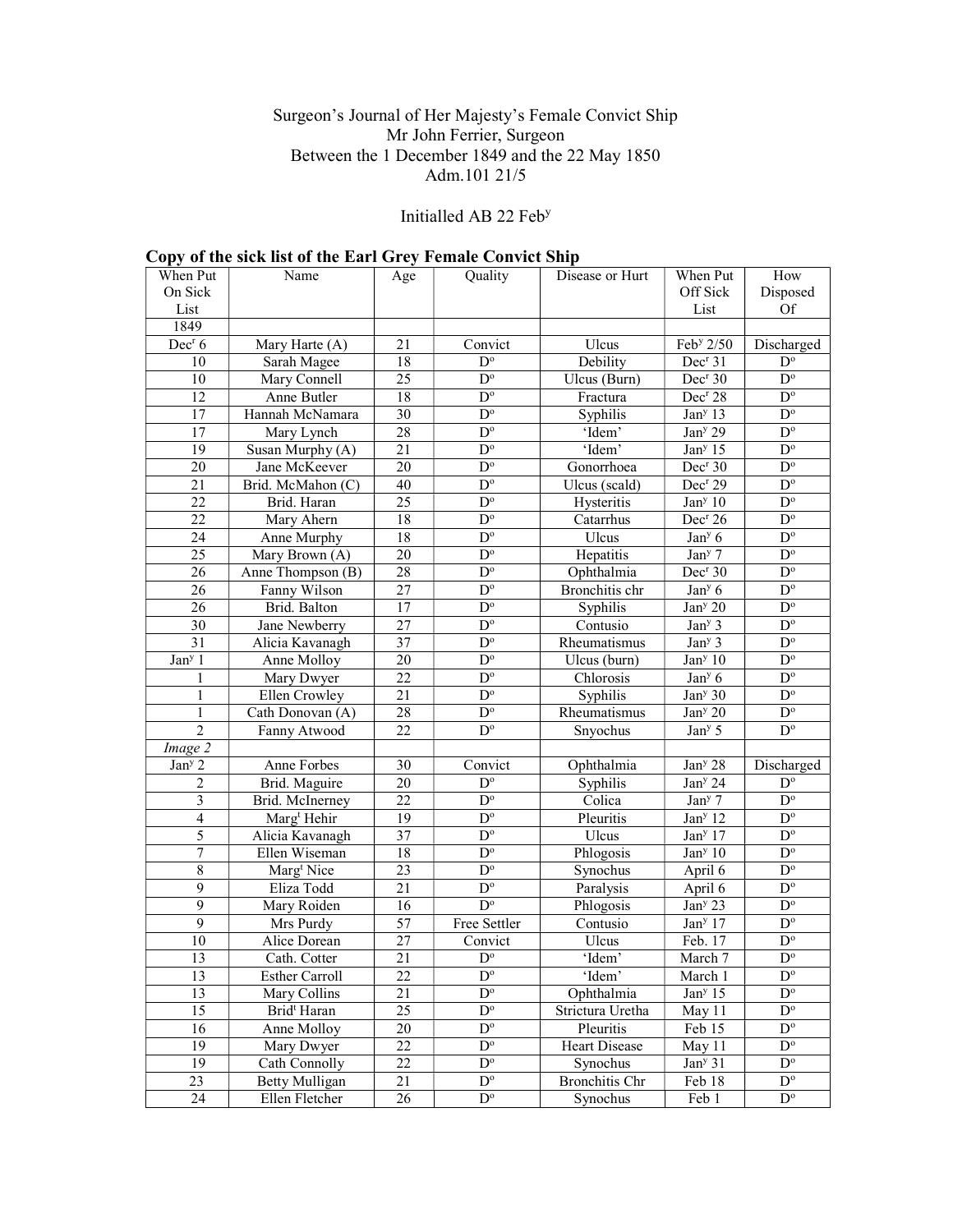| 24                  | Mary Byrne (A)           | 20              | $\overline{D}^{\circ}$  | Pleuritis               | Feb 17              | $D^{\circ}$                            |
|---------------------|--------------------------|-----------------|-------------------------|-------------------------|---------------------|----------------------------------------|
|                     |                          |                 |                         | (Hematem <sup>s</sup> ) |                     |                                        |
| 25                  | Cath. Browne             | 24              | $D^{\circ}$             | Catarrhus               | Jan <sup>y</sup> 27 | $\overline{D^{\circ}}$                 |
| $\overline{25}$     | Brid. Conlan             | 44              | $\overline{D^{\circ}}$  | Dysenteria              | Feb. 4              | $D^{\circ}$                            |
| 26                  | Jane Williams (A)        | $20\,$          | $\mathbf{D}^{\text{o}}$ | Phthisis Incip.         | Feb 24              | $\overline{D^{\circ}}$                 |
| Feb <sup>y</sup> 1  | Cath Donovan (A)         | 28              | $\overline{D^{\circ}}$  | Scofula                 | Feb 23              | $\overline{D^{\circ}}$                 |
| 4                   | Han McNamara             | 30              | $\mathbf{D}^{\text{o}}$ | Ophthalmia              | Feb 14              | $\mathbf{D}^{\text{o}}$                |
| $\,$ 8 $\,$         | Mary Regan               | 20              | $\mathbf{D}^{\text{o}}$ | Hysteria                | April 15            | $\mathbf{D}^{\text{o}}$                |
| 12                  | Elizth Crowley           | 21              | $\mathbf{D}^{\text{o}}$ | Syphilis                | April 10            | $\mathbf{D}^{\text{o}}$                |
| 12                  | Anne Forbes              | $\overline{30}$ | $D^{\circ}$             | Ophthalmia              | March 3             | $D^{\circ}$                            |
| Feb <sup>y</sup> 13 | Cath. Mannon             | $\overline{22}$ | Convict                 | Hematemesis             | Feb 19              | Discharged                             |
| $\overline{14}$     | Brid. McMahon (A)        | $\overline{27}$ | $D^{\circ}$             | Diarrhoea &             | Feb 20              | Died                                   |
|                     |                          |                 |                         | Debility                |                     |                                        |
| 14                  | Maria Whelan             | 20              | $\mathbf{D}^{\text{o}}$ | Pericarditis            | March 2             | Discharged                             |
| 15                  | Mary Nowlan (B)          | 22              | $\mathbf{D}^{\text{o}}$ | Rheumatismus            | March 3             | $\mathbf{D}^{\text{o}}$                |
| 16                  | Cath Larkin              | 18              | $\mathbf{D}^{\text{o}}$ | Syphilis                | Feb 24              | $\mathbf{D}^{\text{o}}$                |
| $18\,$              | Eliza Johnston           | $27\,$          | $\mathbf{D}^{\text{o}}$ | Muco Enterite           | April 15            | $\mathbf{D}^{\text{o}}$                |
| $\overline{19}$     | Winifred Huskinson       | 26              | $D^{\circ}$             | Catarrhus               | March 11            | $\overline{D^{\circ}}$                 |
| $\overline{21}$     | Mary Halloran            | 28              | $D^{\circ}$             | Diarrhoea               | Feb 26              | $D^{\circ}$                            |
| 24                  | Mary Perrin              | 26              | $\overline{D^o}$        | Rheumatismus            | March 10            | $\overline{D^{\circ}}$                 |
| 28                  | Han. McNamara            | 30              | $\overline{D^{\circ}}$  | Ophthalmia              | March 10            | $\overline{D^{\circ}}$                 |
| March 2             | Ellen Lee                | 20              | $\mathbf{D}^{\text{o}}$ | Ulcus                   | March 9             | $\overline{D^{\circ}}$                 |
| $\overline{2}$      | <b>Brid Balton</b>       | 17              | $\overline{D^{\circ}}$  | Catarrhus               | March 6             | $\mathbf{D}^{\text{o}}$                |
|                     | Mary Daley (B)           | 24              | $\mathbf{D}^{\text{o}}$ | 'Idem'                  | March 9             | $\mathbf{D}^{\text{o}}$                |
| 3<br>$\overline{4}$ |                          |                 | $\mathbf{D}^{\text{o}}$ |                         |                     |                                        |
| 6                   | Mary Byrne (A)           | $20\,$<br>22    | $\mathbf{D}^{\text{o}}$ | 'Idem'                  | March 9             | $\mathbf{D}^{\text{o}}$<br>$D^{\circ}$ |
|                     | <b>Brid McInereny</b>    | 30              | $\overline{D^{\circ}}$  | 'Idem'                  | March 10            | $\overline{D^{\circ}}$                 |
| 6                   | Brid McMahon (B)         |                 | $\mathbf{D}^{\text{o}}$ | 'Idem'                  | March 31            | $\overline{D^{\circ}}$                 |
| 6                   | A. Kavanagh              | 37<br>17        | $D^{\circ}$             | 'Idem'                  | March 19            | $\mathbf{D}^{\text{o}}$                |
| 7                   | <b>Brid Dalton</b>       |                 |                         | Syphilis (Bubo)         | March 15            |                                        |
|                     |                          |                 |                         |                         |                     |                                        |
| 9                   | Anne Carton              | $20\,$          | $D^{\circ}$             | Gonorrhoea              | March 17            | $\mathbf{D}^{\text{o}}$                |
| 9                   | <b>Brid Conway</b>       | 26              | Free Settler            | Catarrhus               | March 15            | $\mathbf{D}^{\text{o}}$                |
| 10                  | Rebecca Wilson           | 35              | Convict                 | Dysenteria              | March 31            | $\mathbf{D}^{\text{o}}$                |
| 10                  | Brid Conlan              | 44              | $\mathbf{D}^{\text{o}}$ | 'Idem'                  | April 10            | $\mathbf{D}^{\text{o}}$                |
| 11                  | Honor Hehir              | 30              | $\overline{D^{\circ}}$  | 'Idem'                  | April 6             | Died                                   |
| 12                  | Mary Clerkin             | 40              | $D^{\circ}$             | Catarrhus               | March 15            | Discharged                             |
| $\overline{12}$     | Mary Johnston            | 28              | $\overline{D^{\circ}}$  | 'Idem'                  | March 16            | $\mathbf{D}^{\text{o}}$                |
| 14                  | Marg <sup>t</sup> Behan  | 21              | $\mathbf{D}^{\text{o}}$ | 'Idem'                  | March 17            | $\overline{D^o}$                       |
| 14                  | Mary Harte (A)           | 21              | $\mathbf{D}^{\text{o}}$ | Typhus (amentia)        | April 15            | $\mathbf{D}^{\text{o}}$                |
| 17                  | Mary Brown (B)           | 29              | $D^{\circ}$             | Dysenteria              | April 14            | $\mathbf{D}^{\text{o}}$                |
| Image 3             |                          |                 |                         |                         |                     |                                        |
| March 19            | Ellen Corrigan           | 35              | Convict                 | Catarrhus               | March 21            | Discharged                             |
| 21                  | Jane Williams (B)        | 18              | $D^{\circ}$             | 'Idem'                  | March 26            | $D^{\circ}$                            |
| 23                  | Marg <sup>t</sup> Hinchy | 22              | $D^{\circ}$             | Vulnus (scalp)          | April 4             | $D^{\circ}$                            |
| 27                  | Mary Savage              | 20              | $\mathbf{D}^{\text{o}}$ | Dyenteria               | April 11            | $D^{\circ}$                            |
| 27                  | Grace Mulkern            | 23              | $\mathbf{D}^{\text{o}}$ | 'Idem'                  | April 4             | $\mathbf{D}^{\text{o}}$                |
| 27                  | Johanna Duhig            | 48              | $\mathbf{D}^{\text{o}}$ | 'Idem'                  | April 7             | $D^{\circ}$                            |
| 30                  | Cath. Harty              | 20              | $\mathbf{D}^{\text{o}}$ | 'Idem'                  | April 7             | $D^{\circ}$                            |
| 30                  | Sydney Keelan            | 16              | $D^{\circ}$             | Catarrhus               | April 4             | $\mathbf{D}^{\text{o}}$                |
| 30                  | Ellen Fletcher           | 26              | $D^{\circ}$             | 'Idem'                  | April 5             | $\mathbf{D}^{\text{o}}$                |
| April<br>-1         | Hannah Cotter            | 19              | $D^{\rm o}$             | Dysenteria              | April 14            | $\mathbf{D}^{\text{o}}$                |
| 1                   | Mary Houlihan            | 30              | $D^{\circ}$             | 'Idem'                  | April 7             | $D^{\circ}$                            |
| $\overline{4}$      | Mary Connell             | 25              | $D^{\circ}$             | 'Idem'                  | April 14            | $D^{\circ}$                            |
| 5                   | Mary Reardon             | 22              | $D^{\circ}$             | Diarrhoea               | April 9             | $\mathbf{D}^{\text{o}}$                |
| 6                   | Cath. Donovan (B)        | 20              | $\mathbf{D}^{\text{o}}$ | Dysenteria              | April 11            | $\mathbf{D}^{\text{o}}$                |
| 7                   | Alice Collins            | 23              | $D^{\circ}$             | 'Idem'                  | April 25            | $D^{\circ}$                            |
| $\tau$              | Mary Magrath             | 20              | $\mathbf{D}^{\text{o}}$ | 'Idem'                  | April 16            | $D^{\circ}$                            |
| 7                   | Mary Leahy               | 38              | $D^{\circ}$             | Catarrhus               | April 10            | $D^{\circ}$                            |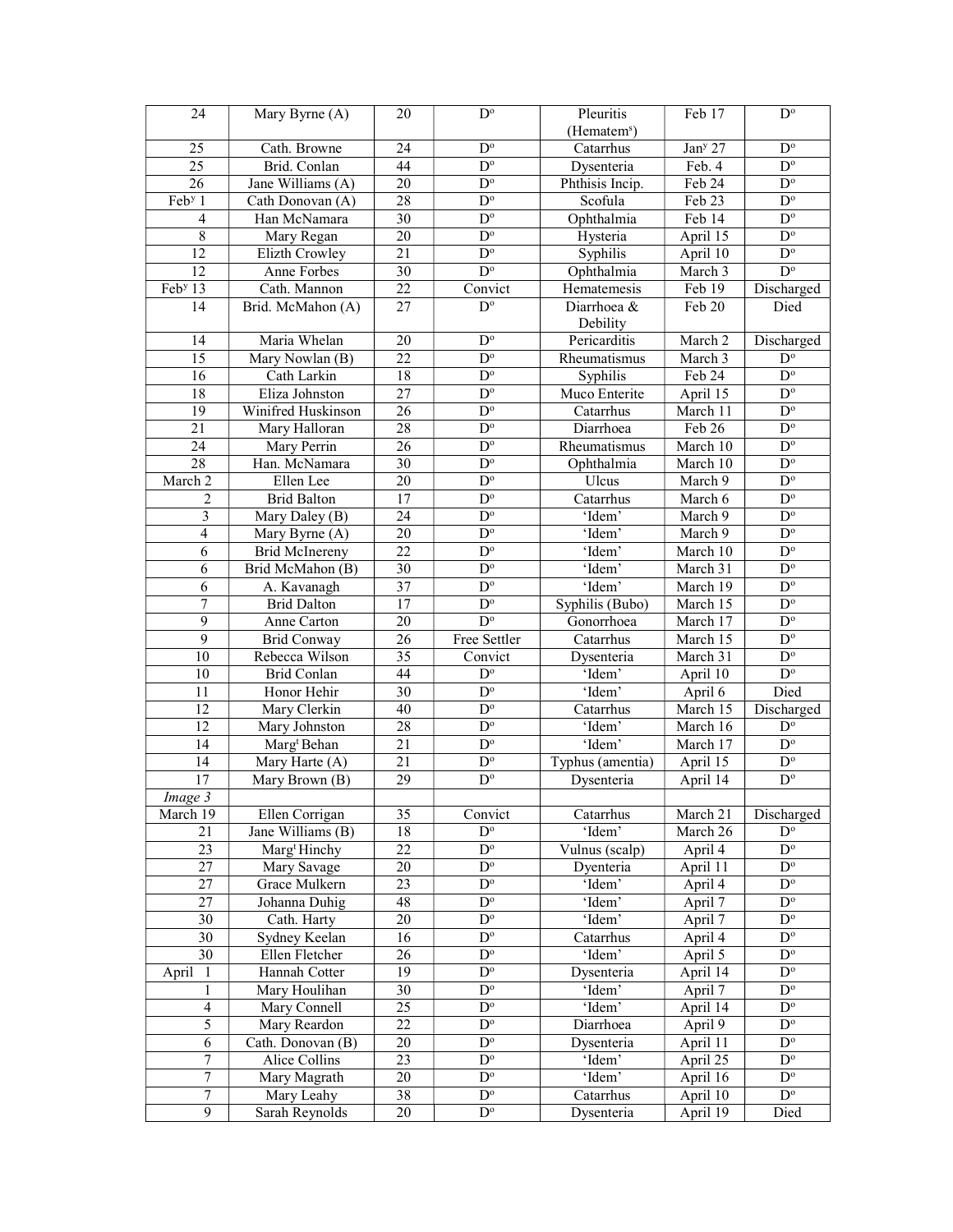| 9               | Eliza Wardner          | 19              | $\mathbf{D}^{\text{o}}$                           | 'Idem'           | April 20           | Discharged                     |
|-----------------|------------------------|-----------------|---------------------------------------------------|------------------|--------------------|--------------------------------|
| $\overline{9}$  | Ellen Salmon           | 20              | Free Settler                                      | Pneumonia        | April 20           | $D^{\circ}$                    |
| 10              | Mary Greene            | 30              | $\overline{\text{Conv} }$                         | Cynanche Ton     | April 14           | $\overline{D^{\circ}}$         |
| 10              | Sarah Bolton           | 28              | $\overline{D^{\circ}}$                            | Catarrhus        | April $14$         | $\overline{D^{\circ}}$         |
| 10              | Mary Tracy             | 30              | $\mathbf{D}^{\text{o}}$                           | Dysenteria       | April 17           | $\mathbf{D}^{\text{o}}$        |
| $\overline{11}$ | <b>Esther Carroll</b>  | 22              | $D^{\circ}$                                       | 'Idem'           | April 16           | $\mathbf{D}^{\text{o}}$        |
| $\overline{12}$ | Mary Deane             | 22              | $\mathbf{D}^{\text{o}}$                           | 'Idem'           | April 16           | $\mathbf{D}^{\text{o}}$        |
| $\overline{12}$ | <b>Brid McInerheny</b> | 22              | $D^{\circ}$                                       | 'Idem'           | April 22           | $D^{\circ}$                    |
| $\overline{12}$ | Cath Connolly          | 22              | $\mathbf{D}^{\text{o}}$                           | 'Idem'           | April 23           | $D^{\circ}$                    |
| 13              | Mary Nowlan (B)        | 22              | $\overline{D^{\circ}}$                            | Synochus         | April 16           | $\overline{D^{\circ}}$         |
| April 13        | Jane Williams (B)      | 18              | Convict                                           | Synochus         | April 25           | Discharged                     |
| 13              | Mary Brown (A)         | $\overline{20}$ | $D^{\circ}$                                       | Catarrhus        | April 16           | $\overline{D^{\circ}}$         |
| 15              | Mary Fallon            | $\overline{36}$ | $\overline{D^{\circ}}$                            | Dysenteria       | April 24           | $\mathbf{D}^{\text{o}}$        |
| 15              | Ellen Lee              | 20              | $D^{\circ}$                                       | 'Idem'           | May 3              | $\mathbf{D}^{\text{o}}$        |
| 15              | Anne McKay             | 16              | $\mathbf{D}^{\text{o}}$                           | 'Idem'           | May 4              | $D^{\circ}$                    |
| $\overline{16}$ | Eliza Fitzpatrick      | 19              | $\overline{D^{\circ}}$                            | 'Idem'           | April 20           | $D^{\circ}$                    |
| 17              | Sarah Kyle             | 23              | $\overline{D^{\circ}}$                            | 'Idem'           | April 20           | $\overline{D^o}$               |
| $\overline{17}$ | Anne Lambe             | $\overline{21}$ | $\overline{D^{\circ}}$                            | 'Idem'           | May 10th           | Hosp <sup>1</sup> Hob.         |
|                 |                        |                 |                                                   |                  |                    | Town                           |
| 18              | Eliza Johnston         | 27              | $\overline{D^{\circ}}$                            | 'Idem'           | May 7              | Died                           |
| 18              |                        | 18              | $\mathbf{D}^{\text{o}}$                           | 'Idem'           | April 24           | Discharged                     |
|                 | Anne McPudemy          |                 |                                                   |                  |                    |                                |
| 18              | <b>Brid Benson</b>     | 25              | $\mathbf{D}^{\text{o}}$<br>$\overline{D^{\circ}}$ | Catarrhus        | April 21           | $\mathbf{D}^{\text{o}}$        |
| 19              | Mary Connell           | 25              |                                                   | Dysenteria       | April 23           | $\mathbf{D}^{\text{o}}$        |
| 19              | Mary Halloran          | $\overline{28}$ | $\overline{D^{\circ}}$                            | 'Idem'           | April 25           | $\overline{D^{\circ}}$         |
| 19              | <b>Bt Mahony</b>       | 19              | $\overline{D^{\circ}}$                            | 'Idem'           | April 23           | $\mathbf{D}^{\text{o}}$        |
| $\overline{19}$ | <b>Bt</b> Savage       | $\overline{30}$ | $\overline{D^{\circ}}$                            | 'Idem'           | April 24           | $\overline{D^{\circ}}$         |
| 19              | Cath Donovan (B)       | 20              | $D^{\circ}$                                       | 'Idem'           | April 24           | $\overline{D^{\circ}}$         |
| $\overline{19}$ | Jane Waters            | $\overline{26}$ | $\overline{D^{\circ}}$                            | Catarrhus        | May $\overline{4}$ | $\overline{D^{\circ}}$         |
| 20              | Anne Caveney           | $\overline{20}$ | $\overline{D^{\circ}}$                            | Dysenteria       | April 25           | $\overline{D^{\circ}}$         |
| 25              | Mary Carroll (A)       | 21              | $\mathbf{D}^{\text{o}}$                           | Contusio         | May 4              | $\overline{D^{\circ}}$         |
| 26              | Mary Lynch             | 28              | $\overline{D^{\circ}}$                            | Dysenteria       | May 16             | Hosp <sup>1</sup> Hob.<br>Town |
| 30              | Brid. Hehir            | 20              | $D^{\circ}$                                       | 'Idem'           | May 10             | $D^{\circ}$                    |
| $\overline{30}$ | Anne Hehir             | 60              | $D^{\circ}$                                       | 'Idem'           | May $\overline{5}$ | Discharged                     |
| May 1           | Mary Harte (A)         | 21              | $\overline{D^o}$                                  | Debility         | May 10             | Hosp <sup>1</sup> Hob.         |
|                 |                        |                 |                                                   |                  |                    | Town                           |
| $\mathfrak{2}$  | Mary Keefe             | 26              | $\mathbf{D}^{\text{o}}$                           | Catarrhus        | May 7              | Discharged                     |
| $\sqrt{3}$      | Mary Roiden            | 16              | $\mathbf{D}^{\text{o}}$                           | Dysenteria       | May 7              | $D^{\circ}$                    |
| $\overline{4}$  | Jane Williams (A)      | 20              | $\mathbf{D}^{\text{o}}$                           | Diarrhoea        | May 16             | Hosp <sup>1</sup> Hob.         |
|                 |                        |                 |                                                   |                  |                    | Town                           |
| $\sqrt{5}$      | Johanna Frazer         | 23              | $D^{\circ}$                                       | Dysenteria       | May 10             | $\mathbf{D}^{\text{o}}$        |
| 5               | Brid. Kennedy          | 30              | $D^{\circ}$                                       | 'Idem'           | May 10             | $D^{\circ}$                    |
| 6               | Susan Murphy (A)       | 21              | $D^{\circ}$                                       | 'Idem'           | May 20             | Discharged                     |
| Image 4         |                        |                 |                                                   |                  |                    |                                |
| May 6           | Ellen Wiseman          | 18              | Convict                                           | Dysenteria       | May 12             | Discharged                     |
| 7               | Mary Connor            | 21              | $D^{\circ}$                                       | Pleurirtis       | May 9              | $D^{\circ}$                    |
| $\overline{8}$  | Mary Tracey            | 30              | $D^{\circ}$                                       | Hæmaturia        | May 10             | Hosp <sup>1</sup> Hob.         |
|                 |                        |                 |                                                   | (Scorb.)         |                    | Town                           |
| 9               | Mary Quill             | 34              | $D^{\circ}$                                       | Rheumatism Ch.   | May 16             | $\overline{D^{\circ}}$         |
| 9               | Mary Brown (B)         | 29              | $D^{\circ}$                                       | Debility (Scorb) | May 10             | $D^{\circ}$                    |
| 9               | Anne McKay             | 16              | $D^{\circ}$                                       | 'Idem'           | May 10             | $D^{\circ}$                    |
| 9               | Mary Regan             | 20              | $D^{\circ}$                                       | 'Idem' (Amentia) | May 10             | $D^{\circ}$                    |
| 9               | Mary Wixted            | 30              | $D^{\circ}$                                       | Rheumatismus     | May 12             | Discharged                     |
| 10              | Mary Houlihan          | 30              | $D^{\circ}$                                       | Diarrhoea        | May 14             | $D^{\circ}$                    |
| 12              | Eliza Fitzpatrick      | 18              | $D^{\circ}$                                       | Dysenteria       | May 20             | $D^{\circ}$                    |
| 12              | Brid. McBrine          | 32              | $D^{\circ}$                                       | 'Idem'           | May 16             | Hosp <sup>1</sup> Hob.         |
|                 |                        |                 |                                                   |                  |                    | Town                           |
| 13              | Ellen Regan            | 20              | $\mathbf{D}^{\text{o}}$                           | Ulcus (Scorb)    | May 16             | $D^{\circ}$                    |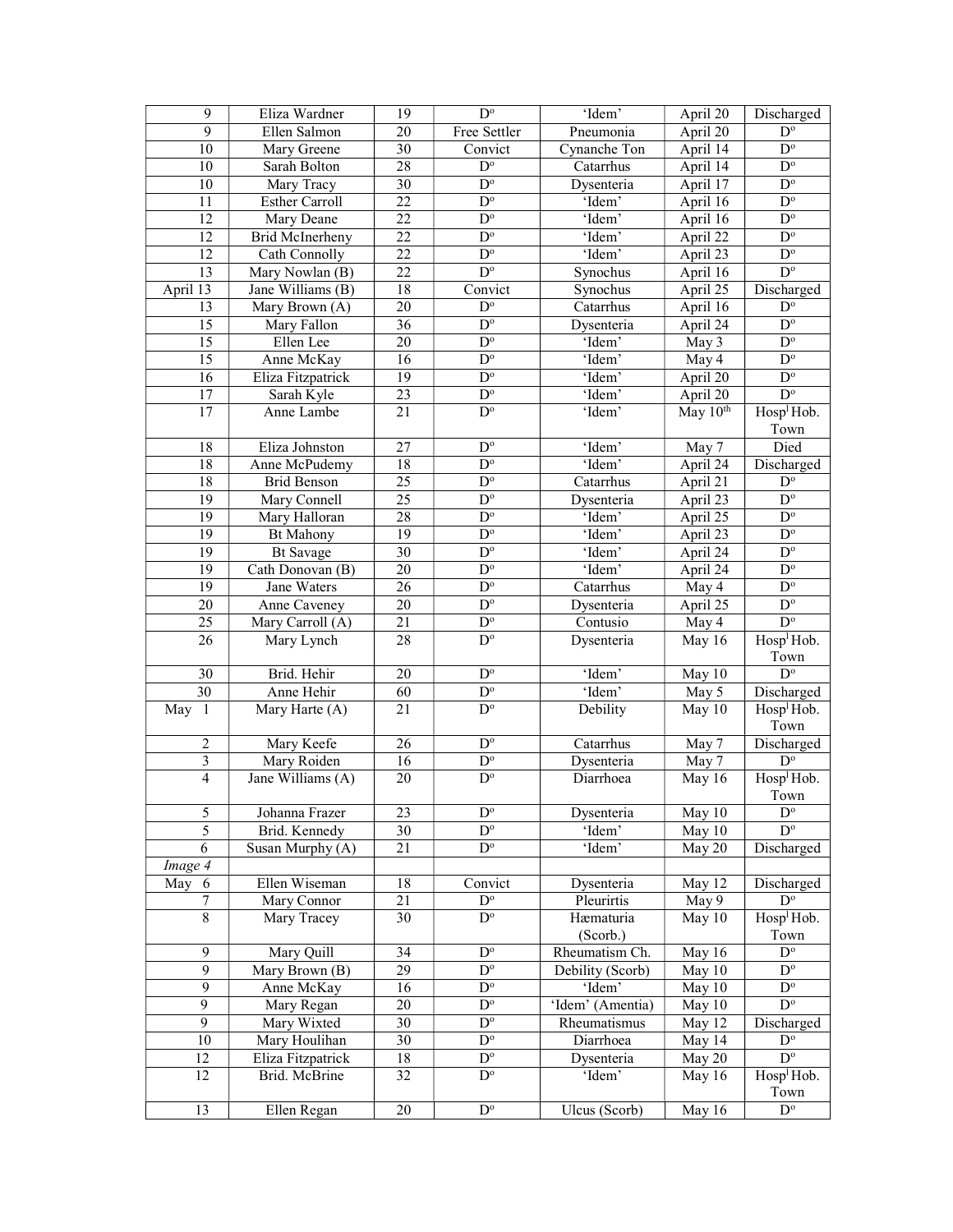| 13                  | Mary Brown (A)             | 20      | $D^{\circ}$ | Rheuma'm (Sciat) | May 16              | $D^{\circ}$             |
|---------------------|----------------------------|---------|-------------|------------------|---------------------|-------------------------|
|                     |                            |         | Prisoners'  |                  |                     |                         |
|                     |                            |         | Children    |                  |                     |                         |
| 1849                |                            |         |             |                  |                     |                         |
| Dec <sup>r</sup> 16 | Mary Tracey                | 7mths   |             | Convulsio        | Dec <sup>r</sup> 24 | Discharged              |
| 18                  | John Clerkin               | 9 years |             | Debility &       | Dec <sup>r</sup> 24 | Died                    |
|                     |                            |         |             | Inanition        |                     |                         |
| 19                  | Cornelius Ryan             | 7 years |             | Feb. remit.      | Dec <sup>r</sup> 28 | Discharged              |
| 30                  | Mary Houlihan              | 8 years |             | Psora            | Jan <sup>y</sup> 6  | $D^{\circ}$             |
| 30                  | Anne Houlihan              | 5 years |             | Tinea            | Jan <sup>y</sup> 6  | $D^{\circ}$             |
| 31                  | Eliz <sup>th</sup> McBrian | 11 year |             | Synochus         | Jan <sup>y</sup> 4  | $D^{\circ}$             |
| 31                  | Sam <sup>1</sup> Lindsay   | 37mths  |             | Convulsio        | Jan <sup>y</sup> 10 | Died                    |
| 1850                |                            |         |             |                  |                     |                         |
| Jan <sup>y</sup> 2  | Mary Boney                 | 9 years |             | Otitis           | $Jany$ 7            | Discharged              |
| 25                  | Eliz <sup>th</sup> McBrian | 11 year |             | Synochus         | Feb 3               | $D^{\circ}$             |
| Feby 24             | Anne Conlan                | 15 year |             | Idem             | March 24            | $D^{\circ}$             |
| March 1             | Mary Houlihan              | 8 years |             | Diarrhoea        | March 4             | $D^{\circ}$             |
| 28                  | Eliz <sup>th</sup> McBrian | 11 year |             | Dysenteria       | March 30            | Died                    |
| April 6             | John Conlan                | 9 mths  |             | Convulsio        | April 7             | Died                    |
| 6                   | Thos Brown                 | 8 mths  |             | 'Idem'           | April 8             | Died                    |
| 11                  | Anne Conlan                | 15 year |             | Dysenteria       | April 20            | Discharged              |
| May 5               | Ellen Danahy               | 9 years |             | Ophthalmia       | May 9               | $D^{\circ}$             |
| 8                   | John Maher                 | 10 year |             | Dysenteria       | May 16              | $\mathbf{D}^{\text{o}}$ |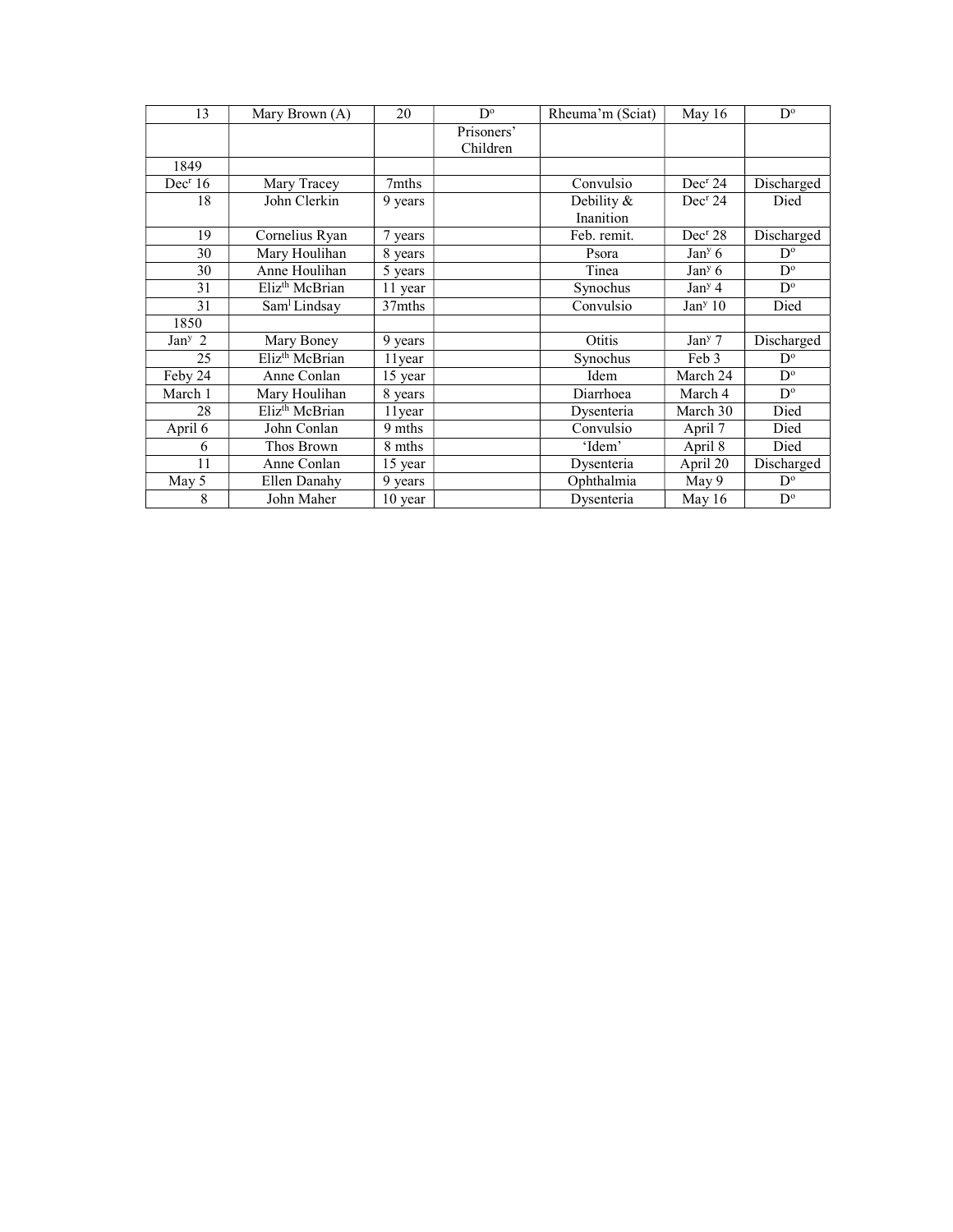## Medical and Surgical Journal of Her Majesty's Convict Ship Earl Grey between the 1 December 1849 and the 22 May 1850 during which time the said ship has been employed in a voyage from Dublin to Hobart Town, Van Diemen's Land

| Image 5                            |                   |                                                                                                                                                   |                                                                                                                                                                                                                                                                                                                                                                                                                                                                                                                                                                                                                                                                                                                                                                                                                                                                              |
|------------------------------------|-------------------|---------------------------------------------------------------------------------------------------------------------------------------------------|------------------------------------------------------------------------------------------------------------------------------------------------------------------------------------------------------------------------------------------------------------------------------------------------------------------------------------------------------------------------------------------------------------------------------------------------------------------------------------------------------------------------------------------------------------------------------------------------------------------------------------------------------------------------------------------------------------------------------------------------------------------------------------------------------------------------------------------------------------------------------|
| <b>Nature of</b><br><b>Disease</b> | No.<br>of<br>Case | Men's Names, Ages,<br>Qualities, Time when<br>and where taken ill, and<br>how disposed of.                                                        | The History, Symptoms, Treatment, and Daily<br>Progress of the Disease or Hurt.                                                                                                                                                                                                                                                                                                                                                                                                                                                                                                                                                                                                                                                                                                                                                                                              |
| Debility &<br>Inanition<br>Image 6 | 1                 | John Clerkin æt 9 yrs<br>(son of a convict)<br>Dec <sup>r</sup> 19 <sup>th</sup> /49<br>Irish Channel<br>21<br>22<br>Vesp.                        | Was in a weakly state of health when received on board<br>from the Monaghan Union House and has continued in a<br>passive collapsed condition from seasickness ever since<br>the ship left port vomiting $\&$ straining continually pulse<br>now frequent with some heat of body but cold extremities<br>Bowels confined $&$ can retain nothing on stomach -<br>$Rx$ Pulv. Jalapa grs vj scam <sup>n</sup> grs iij -<br>Hyd. Chlor grs ij - e Syr.<br>No rest of stomach - cathartic rejected yesterday with<br>scanty effect on Bowels - Sinap. Epig <sup>c</sup> - hab Enema<br>commune. Beef Tea & a little Port Wine.<br>Has rested better and had some relief of stomach since<br>Sinapisms followed by æther sulph. sp ammon arom. &<br>tinct opii in mist. camph. B. still confined rep. Haust. &<br>Enema.<br>Is becoming much exhausted from incessant retching and |
|                                    |                   | 23<br>24                                                                                                                                          | inability to retain nourish <sup>t</sup> . Bowels moved twice slightly -<br>extremities continue cold abdomen & limbs embrocated<br>with <i>lin sapon</i> . and compressed by flannel roller – $rep$<br>$h$ aust – Pediluv – cont. alia<br>Continues still in the same critical state of exhaustion $\&$<br>collapse of capillary system $-$ at 2 am Epig <sup>m</sup> Blistered<br>followed by transient relief. Bowels once moved this<br>morn <sup>g</sup> , neither pain nor uneasiness on pressure over<br>abdomen, emaciation extreme.<br>Rep haust. Beef Tea Wine &c pressed on him and given<br>by enema.<br>From 10 last night he began to sink and died today at 4am.<br>From state of weather and other circumstances no sect.<br>cad. could be had - no indication of disease beyond<br>debility was apparent throughout. The cause of death                     |
|                                    |                   | Died $24$ Dec./49                                                                                                                                 | would seem to have been solely inanition - seasickness<br>had given a violent shock to the nervous system, while his<br>habit already extremely enfeebled by starvation was quite<br>unequal to reactionary effort.                                                                                                                                                                                                                                                                                                                                                                                                                                                                                                                                                                                                                                                          |
| Convulsio                          | $\overline{2}$    | Sam <sup>1</sup> Lindsay - Inf <sup>t</sup><br>$At. 3\frac{1}{2}$ months<br>$31st$ Dec/49<br>At Sea<br>Lat. 26.06.n<br>Long. 19.14.w.<br>Jan. $3$ | Attended with a catarrhal state of Bronchial mucous<br>membrane attended with feverish irritability & Dyspnea<br>to which as well as occasional convulsive fits he is stated<br>to have been subject ever since birth. Was vaccinated<br>early this month and went through the disease kindly - To<br>have oil and warm bath at bedtime,<br>Has had several slight convulsive attacks which with<br>disproportional size of head, characteristic moaning and<br>dilated pupil would seem to indicate encephaloid                                                                                                                                                                                                                                                                                                                                                             |

Ship left Dublin 17 December and arrived in Hobart 9 May 1850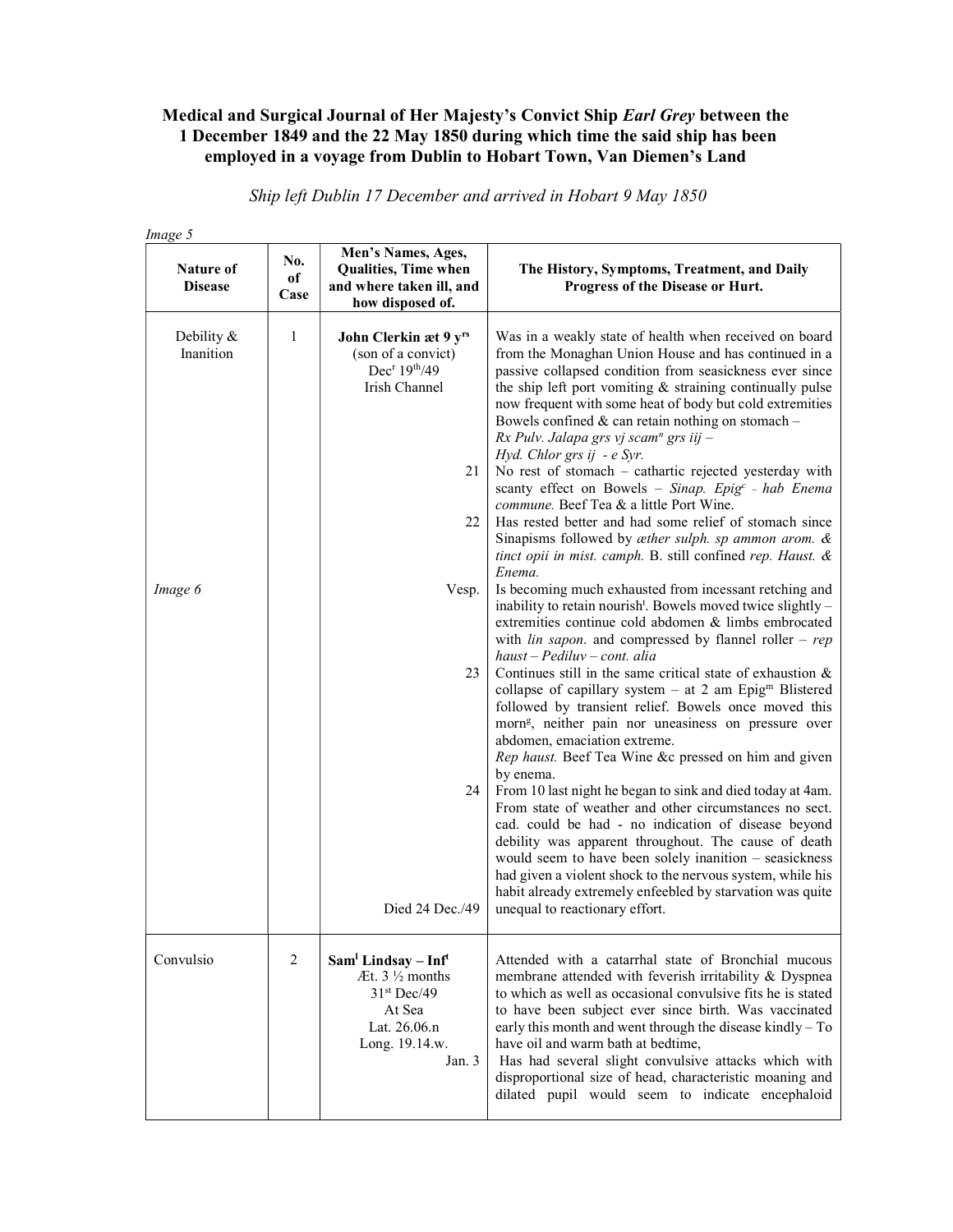|                       |   | 6<br>10<br>Jan. 10/50 Died.                                                                                                                                        | congestion. Blister to chest. Hyd c. creta & warm bath<br>have been attended with a rally & some relief.<br>Again much distressed by dyspnea and recurrence of<br>convulsion. Blister repeated with warm bath. Hyd c creta<br>& mist cretæ with P. Rhei & Tinct camph. co.<br>Had rallied at times considerably but for the last two days<br>secretion from mucous membrane of Bronchia & nasus<br>had been so profuse as greatly to impede respiration $\&$<br>prevent the inf <sup>t</sup> from taking the breast – since yesterday<br>convulsions have been more frequent, and shortly after a<br>severe one this morning it expired, comatose                                                                                                                                                                                                                                                                                                                                                                                                                                                                                                                                                                                                                                                                                                                                                                                                                                                                                                                                                                                                                                              |
|-----------------------|---|--------------------------------------------------------------------------------------------------------------------------------------------------------------------|------------------------------------------------------------------------------------------------------------------------------------------------------------------------------------------------------------------------------------------------------------------------------------------------------------------------------------------------------------------------------------------------------------------------------------------------------------------------------------------------------------------------------------------------------------------------------------------------------------------------------------------------------------------------------------------------------------------------------------------------------------------------------------------------------------------------------------------------------------------------------------------------------------------------------------------------------------------------------------------------------------------------------------------------------------------------------------------------------------------------------------------------------------------------------------------------------------------------------------------------------------------------------------------------------------------------------------------------------------------------------------------------------------------------------------------------------------------------------------------------------------------------------------------------------------------------------------------------------------------------------------------------------------------------------------------------|
| Image 7<br>Dysenteria | 3 | <b>Sarah McBrian</b><br>æt 11 yrs<br>(daughter of a convict)<br>28 March/50<br>At Sea<br>Lat.41.41. S<br>Long 57.42. E<br>(Vesp)<br>29<br>March 29<br>(vesp)<br>30 | Parent states that this child has been for several days past<br>affected with purging & complaining much of pain in her<br>bowels. She is now passing blood & slime attended with<br>smart fever much pain and straining, dry red harsh tongue<br>urgent for cold water, sense of great prostration and has<br>vomited several times during the night. This child is in a<br>very weakly emaciated state and has had two severe<br>attacks of remit. fever since she was received on board<br>from the Union House.<br>Rx Hyd chlor $\partial j$<br>Opii<br>grs iij<br>Conf. opii q.s. ad form. Pil duod.<br>Cap unam hora 4tis quaque<br>Haust. Efferv. pro re na<br>Arr. Root & Dec Hord. for drink.<br>Has had continual calls to stool, but attended with less<br>distress & tenesmus. Deject <sup>s</sup> of same corrupt character,<br>still fever. Tongue dry & scarlet vomited only once since<br>morn <sup>g</sup> . Forment to abdomen. Cont. medicament. hab<br>Enema anod.<br>Has had a restless night, at stool almost every hour. anod.<br>enemata repeated at intervals and she has been easier since<br>the last given at 4am.<br>Stomach more disturbed and feels pain on pressure over<br>Epigast <sup>m</sup> & right Iliac region - Cont med. & foment <sup>n</sup> .<br>Bowels have again been very active, no change in stools<br>- more retching and pain in Epigast <sup>m</sup> & arch of colon.<br>Blister applied over seat of pain. Foment <sup>n</sup> & medicines<br>continued & flannel roller round abdomen.<br>Has laid most of the night in a passive state of extreme<br>exhaustion & collapse, passing dark putrid stools<br>involuntarily, stomach quiet. |
|                       |   | 30 March /50<br>Died<br>(vesp)                                                                                                                                     | Rx Ol Ricini 3i<br>Zerib m xv<br>Tinct opii m v<br>Aq. Menthæ Zij ft haust s s<br>Cont. enemata. arrow root wine &c<br>Became moribund at 4 & died at 6 pm.                                                                                                                                                                                                                                                                                                                                                                                                                                                                                                                                                                                                                                                                                                                                                                                                                                                                                                                                                                                                                                                                                                                                                                                                                                                                                                                                                                                                                                                                                                                                    |
| Convulsis             | 4 | <b>John Conlan</b><br>æt 9 mos<br>(Inf <sup>t</sup> of a convict)<br>6 April/50<br>At sea<br>Lat 40.12 S<br>Long. 92. 52 E                                         | Parent states that for some days she has observed the child<br>become irritable & restless with hands and legs at times<br>rigidly contracted, has cut teeth, at present the child has<br>much fever, rolls the head much, has slight strabismus,<br>dilated pupils and occasionally convulsive motions of<br>extremities. Bowels sometimes very active                                                                                                                                                                                                                                                                                                                                                                                                                                                                                                                                                                                                                                                                                                                                                                                                                                                                                                                                                                                                                                                                                                                                                                                                                                                                                                                                        |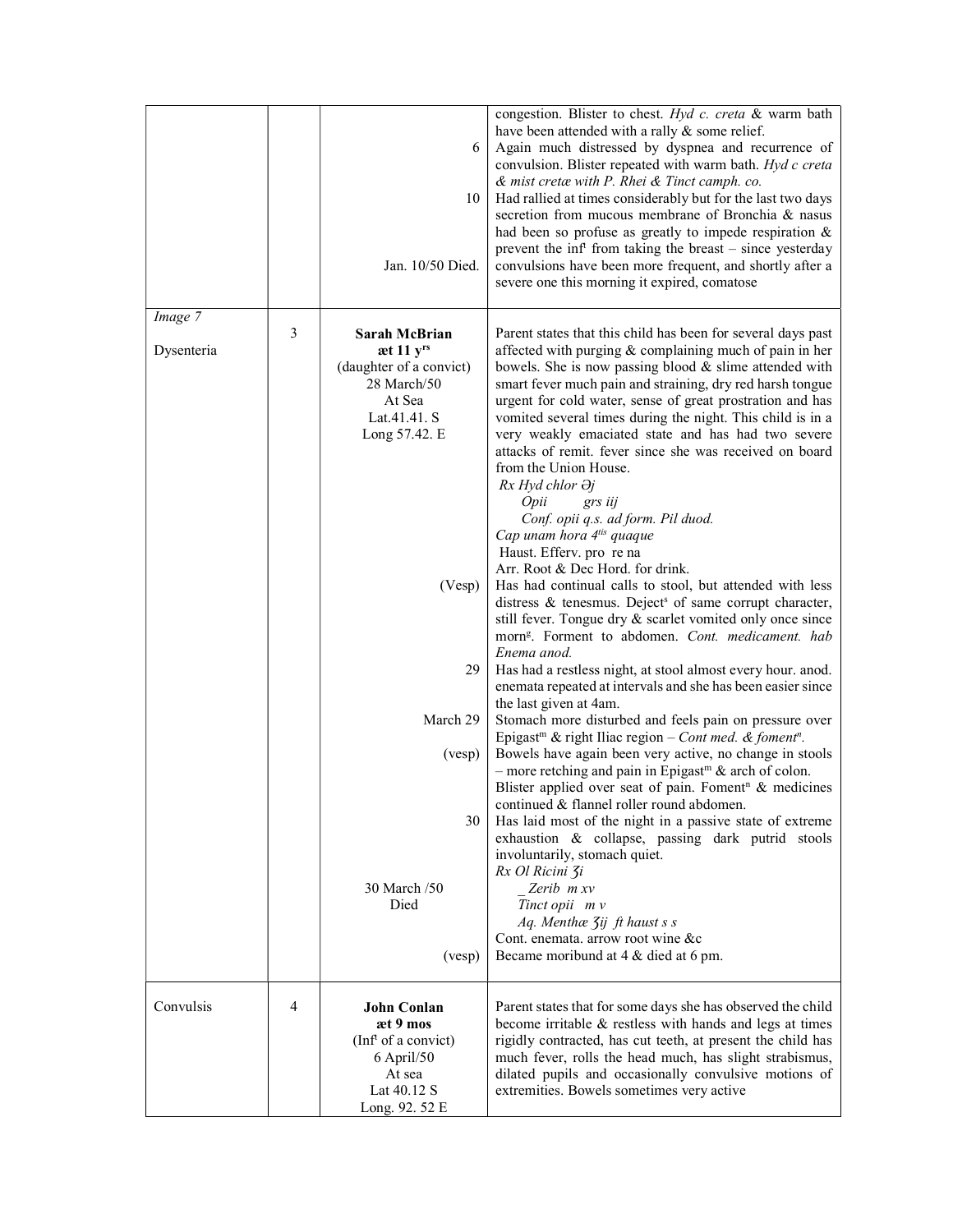| Image 8                            |   | April 6<br>(vesp)<br>Died April 7                                                                                                | Hab Hyd c creta gr ifs hora ta q q<br>Rx Mist Cretæ<br>2j<br>Tinct Camph Co. 3j<br>Ol Menthæm iij<br>Coch parv. bihora om. gums scarified and warm bath.<br>No improvement, more drowsy & comatose - $Emp.$ Lyttæ<br>ad nuchae rep warm bath & scarifi <sup>m</sup> cont medic.<br>Has had several severe convulsions in the night and is now<br>quite comatose. Died at 9 am.                                                                                                                                                                                                                                                                                                                                                                                                                                                                                                                                                                                                                                                                                                                                                                                                                    |
|------------------------------------|---|----------------------------------------------------------------------------------------------------------------------------------|---------------------------------------------------------------------------------------------------------------------------------------------------------------------------------------------------------------------------------------------------------------------------------------------------------------------------------------------------------------------------------------------------------------------------------------------------------------------------------------------------------------------------------------------------------------------------------------------------------------------------------------------------------------------------------------------------------------------------------------------------------------------------------------------------------------------------------------------------------------------------------------------------------------------------------------------------------------------------------------------------------------------------------------------------------------------------------------------------------------------------------------------------------------------------------------------------|
| Convulsio                          | 5 | <b>Thomas Brown</b><br>Inft. at 9 mos.<br>(convict's child)<br>6 April/50<br>At sea a above<br>April 7<br>(vesp)<br>Died April 8 | This infant is affected precisely as Conlans and apart from<br>the irritation incidental to Dentition the immediate course<br>in each instant would also appear in some measure<br>attributable to deprivation of maternal nourishment both<br>parents laboring under acute attacks of Dysentery. This<br>Infant appears idiotic and exhibits a remarkable amount of<br>depression of anterior fontanelle no teeth as yet cut but<br>gums swollen & Inflamed which have been freely<br>scarified child put in the bath and had Hyd c creta with<br>chalk mixture as above.<br>Has been restless all night with continued but not severe<br>convulsive motions of limbs, eyes open and pupils dilated<br>- a blister was applied last night to nucha no stool since<br>last $ev^g$ –<br>Scarific <sup>n</sup> & warm bath repeated Ol Ricini <i>Jj Tinct opii m</i><br>$iij$ – Hyd Chlor gr i bih. om. Blister dressed with Ung.<br>Hyd.<br>Since pm has been very drowsy with rolling of head $\&$<br>continual moaning - two motions from the oil warm bath<br>repeated – med continued.<br>Has been slightly convulsed at intervals and continues<br>quite comatose – Died at $8\frac{1}{2}$ am |
| Diarrhoea &<br>Debility<br>Image 9 | 6 | <b>Bridget McMahon (A)</b><br>Convict æt. 27<br>14 Feb/50<br>At sea<br>Lat 28.23 S<br>Long 9.45 W<br>Feb 16<br>17<br>18          | Has been for some time past subject to relaxed state of<br>Bowels which had latterly resisted both medicine & a<br>variously modified diet. Tongue reddish, dark watery<br>dejections - no feverish state of system but strength much<br>impaired.<br>Rx Pulv Ipecac. Co. 3fs<br>Pil Hyd<br>Əj<br>Conf. Opii q.s ft Pil duod. cap. unam ter die.<br>Bowels still very active, motions dark & watery, at times<br>tinged with blood. Tongue cleaner.<br>Rx. Mist. Cretæ Ѯv<br>Tinct Opii 3ij<br>Catech. <b>3iv</b><br>ft mist. exhib. coch. amp. post se. liq. sing. Cont. Pil.<br>Has had a quieter night, only one stool. Tongue clean -<br>Cont. om. Pres <sup>d</sup> soup & port wine.<br>Bowels improved but has had an indifferent night, some<br>oppression & anxiety and she appears in a very critical<br>state of exhaustion, small frequent pulse, hot skin sordes<br>of the mouth and dark reddish angry state of the tongue<br>and has tenderness on pressure over course of large<br>intestine.<br>Rx Hyd Chlor grs iij<br>Opii<br>grs ifs<br>In pil $4^{is}$ horis - cont. mist. omit wine - Emp. Lyttæ Epig <sup>o</sup> .                                                        |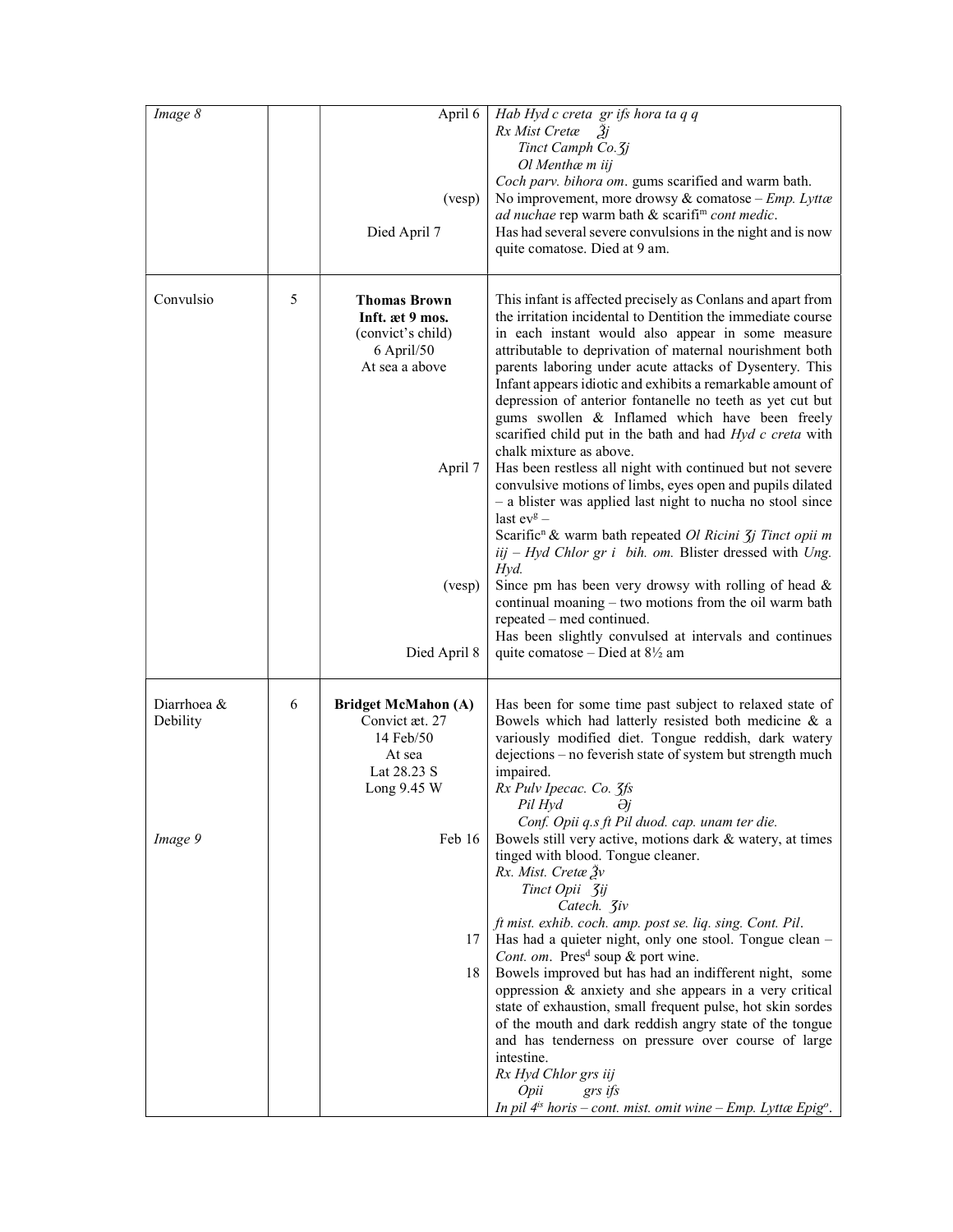|                        |   | (vesp)<br>Feb 19<br>(vesp)<br>20<br>Died 20 April/50                                                                                 | No improvement, extreme prostration only one motion<br>since morn <sup>g</sup> – in same low typhoid state. Cont. med – hab<br>enema anod. arrow root & wine. Flannel roller round<br>abdomen.<br>Has had an anxious restless night increase of fever<br>attended with headache only one motion since last night.<br>Tongue clean but dry, still some uneasiness on pressure.<br>Rx Morph Chlor grs ij<br>Vin. Ant Pot Tart 3ij<br>Muc. acre<br>31<br>Mist Camph<br>3iii<br>Ft Mist. cochl. amp. hora 4 <sup>is</sup> qu.q<br>Soup and congee water.<br>Was for some hours in a state of extreme exhaustion but<br>has rallied since eating some fowl with Pt Wine. Pulse<br>frequent & very weak and has still pain on pressure over<br>either iliac region - two dejections since morn <sup>g</sup> slightly<br>feculent. Cont. mist. c Ol. Tereb. m xx sing. dos.<br>Towards midnight Bowels again became urgently active<br>$\&$ attended with extreme exhaustion which wine $\&$<br>diffusible stimulants temporarily counteracted but she<br>again began to sink at daylight and died at 8am. No post<br>mort. examin <sup>n</sup> could be had. This woman had been<br>repeatedly under treatment for disordered state of Bowels<br>since embarkation, and her health for several years past                                                       |
|------------------------|---|--------------------------------------------------------------------------------------------------------------------------------------|-----------------------------------------------------------------------------------------------------------------------------------------------------------------------------------------------------------------------------------------------------------------------------------------------------------------------------------------------------------------------------------------------------------------------------------------------------------------------------------------------------------------------------------------------------------------------------------------------------------------------------------------------------------------------------------------------------------------------------------------------------------------------------------------------------------------------------------------------------------------------------------------------------------------------------------------------------------------------------------------------------------------------------------------------------------------------------------------------------------------------------------------------------------------------------------------------------------------------------------------------------------------------------------------------------------------------------------------------------------|
|                        |   |                                                                                                                                      | was ascertained to have been very indifferent.                                                                                                                                                                                                                                                                                                                                                                                                                                                                                                                                                                                                                                                                                                                                                                                                                                                                                                                                                                                                                                                                                                                                                                                                                                                                                                            |
| Image 10<br>Dysenteria | 7 | <b>Honor Hehir</b><br>Convict. æt. 30<br>11 March/50<br>At sea<br>Lat 36.20.S<br>Long 16.04 E<br>12<br>13<br>$14$ (vesp)<br>March 15 | Bowels irregular for some time now suffering from<br>frequent calls to stool accompanied with some fever,<br>much pain & straining dejections dark offensive and<br>sometimes bloody, no tenderness on pressure over<br>bowels, Tongue not affected, Thirst.<br>Rx Hyd Chlor<br>$\frac{f}{f}$<br>Əfs<br>Opii<br>Conf. Opii q.s. in pil viij div. quar. sumat unam hora<br>$4^a$ q q. Dec. Hordie.<br>Feverish. Bowels only twice moved in night, has vomited<br>several times rep Pil Cal & opii - arr. root & B. water.<br>Bowels relieved, but has still fever with continued<br>retching & vomiting. Tongue white but moist, persists<br>though forbidden to drink largely cold water – <i>Cont med<sup>a</sup></i> .<br>Has had four motions today free from blood and much<br>mitigation of pain & tenesmus – but continues feverish $\&$<br>much distressed by constant retching. Tongue white &<br>dry.<br>Rx Pulv Ipec Co.<br>zfs<br>Əj<br>Pil Hyd<br>In Pil duod. exhib. unm hora 4 <sup>a</sup><br>Emp visic. Epig <sup>o</sup> -h s Pedilum.<br>Several motions in night with little pain, dark & fœtid, still<br>fever and retching, Tongue red at margin, slight pain<br>referred to pyloric orifice of stomach & as if aggravated<br>by passage of ingesta.<br>Rx Ol Ricini Zij<br>Tereb m xx<br>Tinct Opii m vj<br>Aq Menthæ 3ij in haust. |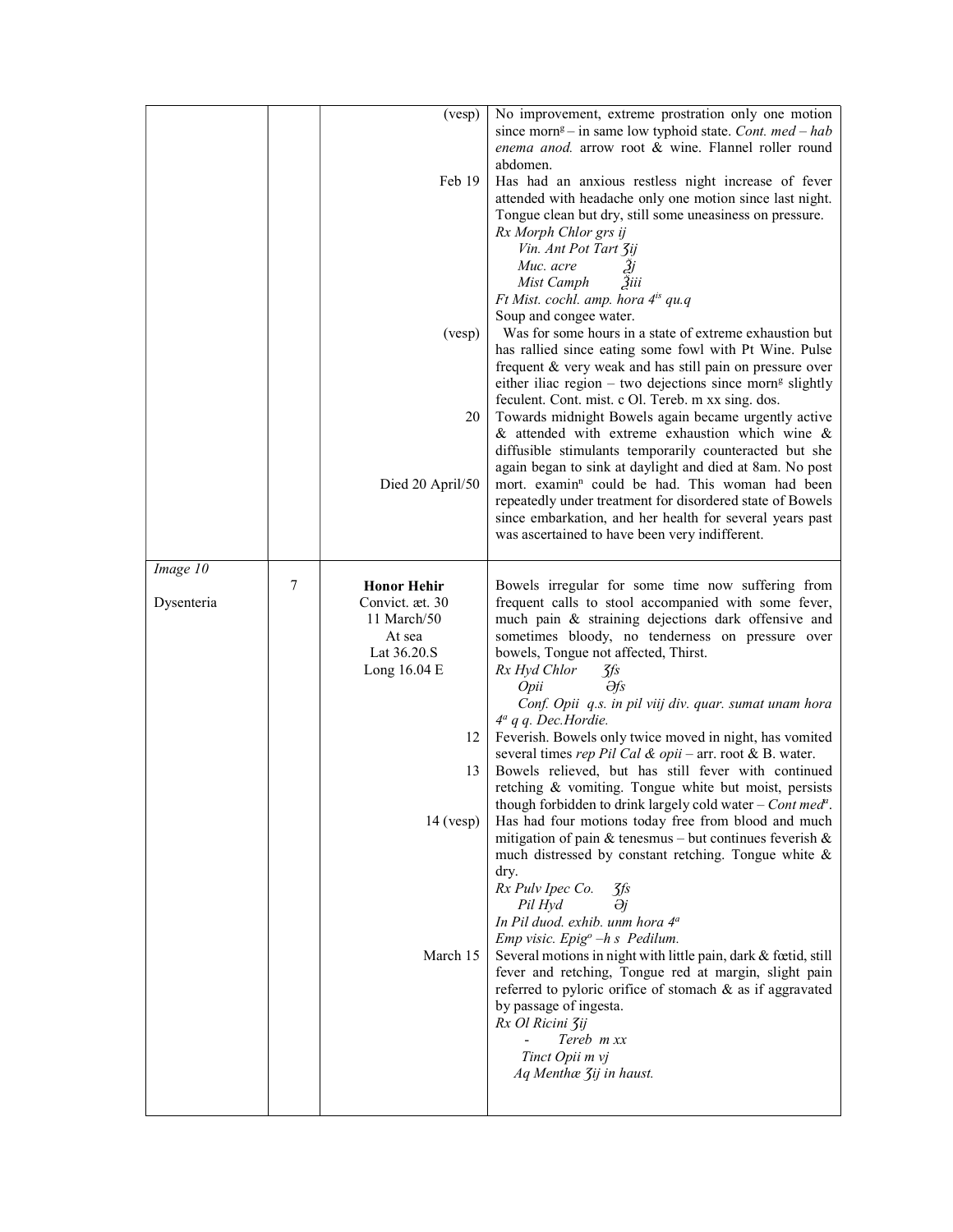| Fever still persists, Tongue natural, Two dejections in<br>16  <br>night dark but free from blood & pain, stomach continues<br>irritable – rep Pil Hyd &c<br>18<br>Improving since mouth became touched, dejections less<br>frequent & more feculent, stomach tranquil but recoils<br>from all sustenance.<br>22<br>Bowels have slowly improved but yesterday & today she<br>has had harassing recurrence of irritable stomach which<br>hot chamomile fomentations appear to assuage appetite<br>still faulty & every effort at eating is made with<br>repugnance & dread of exciting retching.<br>Hab Enema anod. Flannel round abdom parietes<br>Rep. Haust Tereb.<br>Image 11<br>March 24<br>Has improved considerably within the last two days,<br>Bowels quite relieved & dejections feculent, stomach<br>quiet & she can now retain soup &c<br>Inf Gentianæ cum acid sulph 3 die.<br>29<br>Bowels have again relapsed into a dysenteric state having<br>had many slimy greenish stools during the night & again<br>attended with pain & tenesmus, Tongue red in centre but<br>moist.<br>Rep Pil cal & opii c. mist Cretæ C<br>30<br>Bowels still much urged but straining relieved, stomach<br>quiet, no appetite & feels much exhausted. Cont med.<br>Soup Sago pudding & pt wine.<br>31<br>Frequent slimy stools again attended with cutting pain,<br>Tongue at edges, small frequent pulse but no heat of skin,<br>much thirst. Cap Ol Ricini, Terb. & Tinct opii. omit wine.<br>Foment <sup>r</sup> & Enema anod.<br>April 1<br>Passing the same green slimy stools with some tenesmus,<br>stomach again very irritable, red patches on Tongue. Cont<br>med <sup>a</sup> fomat <sup>r</sup> & nourish <sup>t</sup> .<br>(vesp)<br>Bowels restrained & much soothed by Enemata, but more<br>fever and wanders occasionally $-$ Cont om.<br>Stomach & Bowels much urged since midn <sup>t</sup> same slimy<br>April 2<br>putrid stools but little tenesmus, strength becoming much<br>cut up, slow fever, dry hot skin, Tongue moist and less<br>angry, no mercurial impression on system – Cont med <sup>a</sup> & |
|-----------------------------------------------------------------------------------------------------------------------------------------------------------------------------------------------------------------------------------------------------------------------------------------------------------------------------------------------------------------------------------------------------------------------------------------------------------------------------------------------------------------------------------------------------------------------------------------------------------------------------------------------------------------------------------------------------------------------------------------------------------------------------------------------------------------------------------------------------------------------------------------------------------------------------------------------------------------------------------------------------------------------------------------------------------------------------------------------------------------------------------------------------------------------------------------------------------------------------------------------------------------------------------------------------------------------------------------------------------------------------------------------------------------------------------------------------------------------------------------------------------------------------------------------------------------------------------------------------------------------------------------------------------------------------------------------------------------------------------------------------------------------------------------------------------------------------------------------------------------------------------------------------------------------------------------------------------------------------------------------------------------------------------------------------------------------------------------------------------------------------|
|                                                                                                                                                                                                                                                                                                                                                                                                                                                                                                                                                                                                                                                                                                                                                                                                                                                                                                                                                                                                                                                                                                                                                                                                                                                                                                                                                                                                                                                                                                                                                                                                                                                                                                                                                                                                                                                                                                                                                                                                                                                                                                                             |
|                                                                                                                                                                                                                                                                                                                                                                                                                                                                                                                                                                                                                                                                                                                                                                                                                                                                                                                                                                                                                                                                                                                                                                                                                                                                                                                                                                                                                                                                                                                                                                                                                                                                                                                                                                                                                                                                                                                                                                                                                                                                                                                             |
|                                                                                                                                                                                                                                                                                                                                                                                                                                                                                                                                                                                                                                                                                                                                                                                                                                                                                                                                                                                                                                                                                                                                                                                                                                                                                                                                                                                                                                                                                                                                                                                                                                                                                                                                                                                                                                                                                                                                                                                                                                                                                                                             |
|                                                                                                                                                                                                                                                                                                                                                                                                                                                                                                                                                                                                                                                                                                                                                                                                                                                                                                                                                                                                                                                                                                                                                                                                                                                                                                                                                                                                                                                                                                                                                                                                                                                                                                                                                                                                                                                                                                                                                                                                                                                                                                                             |
|                                                                                                                                                                                                                                                                                                                                                                                                                                                                                                                                                                                                                                                                                                                                                                                                                                                                                                                                                                                                                                                                                                                                                                                                                                                                                                                                                                                                                                                                                                                                                                                                                                                                                                                                                                                                                                                                                                                                                                                                                                                                                                                             |
|                                                                                                                                                                                                                                                                                                                                                                                                                                                                                                                                                                                                                                                                                                                                                                                                                                                                                                                                                                                                                                                                                                                                                                                                                                                                                                                                                                                                                                                                                                                                                                                                                                                                                                                                                                                                                                                                                                                                                                                                                                                                                                                             |
|                                                                                                                                                                                                                                                                                                                                                                                                                                                                                                                                                                                                                                                                                                                                                                                                                                                                                                                                                                                                                                                                                                                                                                                                                                                                                                                                                                                                                                                                                                                                                                                                                                                                                                                                                                                                                                                                                                                                                                                                                                                                                                                             |
|                                                                                                                                                                                                                                                                                                                                                                                                                                                                                                                                                                                                                                                                                                                                                                                                                                                                                                                                                                                                                                                                                                                                                                                                                                                                                                                                                                                                                                                                                                                                                                                                                                                                                                                                                                                                                                                                                                                                                                                                                                                                                                                             |
|                                                                                                                                                                                                                                                                                                                                                                                                                                                                                                                                                                                                                                                                                                                                                                                                                                                                                                                                                                                                                                                                                                                                                                                                                                                                                                                                                                                                                                                                                                                                                                                                                                                                                                                                                                                                                                                                                                                                                                                                                                                                                                                             |
|                                                                                                                                                                                                                                                                                                                                                                                                                                                                                                                                                                                                                                                                                                                                                                                                                                                                                                                                                                                                                                                                                                                                                                                                                                                                                                                                                                                                                                                                                                                                                                                                                                                                                                                                                                                                                                                                                                                                                                                                                                                                                                                             |
|                                                                                                                                                                                                                                                                                                                                                                                                                                                                                                                                                                                                                                                                                                                                                                                                                                                                                                                                                                                                                                                                                                                                                                                                                                                                                                                                                                                                                                                                                                                                                                                                                                                                                                                                                                                                                                                                                                                                                                                                                                                                                                                             |
|                                                                                                                                                                                                                                                                                                                                                                                                                                                                                                                                                                                                                                                                                                                                                                                                                                                                                                                                                                                                                                                                                                                                                                                                                                                                                                                                                                                                                                                                                                                                                                                                                                                                                                                                                                                                                                                                                                                                                                                                                                                                                                                             |
|                                                                                                                                                                                                                                                                                                                                                                                                                                                                                                                                                                                                                                                                                                                                                                                                                                                                                                                                                                                                                                                                                                                                                                                                                                                                                                                                                                                                                                                                                                                                                                                                                                                                                                                                                                                                                                                                                                                                                                                                                                                                                                                             |
|                                                                                                                                                                                                                                                                                                                                                                                                                                                                                                                                                                                                                                                                                                                                                                                                                                                                                                                                                                                                                                                                                                                                                                                                                                                                                                                                                                                                                                                                                                                                                                                                                                                                                                                                                                                                                                                                                                                                                                                                                                                                                                                             |
|                                                                                                                                                                                                                                                                                                                                                                                                                                                                                                                                                                                                                                                                                                                                                                                                                                                                                                                                                                                                                                                                                                                                                                                                                                                                                                                                                                                                                                                                                                                                                                                                                                                                                                                                                                                                                                                                                                                                                                                                                                                                                                                             |
|                                                                                                                                                                                                                                                                                                                                                                                                                                                                                                                                                                                                                                                                                                                                                                                                                                                                                                                                                                                                                                                                                                                                                                                                                                                                                                                                                                                                                                                                                                                                                                                                                                                                                                                                                                                                                                                                                                                                                                                                                                                                                                                             |
|                                                                                                                                                                                                                                                                                                                                                                                                                                                                                                                                                                                                                                                                                                                                                                                                                                                                                                                                                                                                                                                                                                                                                                                                                                                                                                                                                                                                                                                                                                                                                                                                                                                                                                                                                                                                                                                                                                                                                                                                                                                                                                                             |
|                                                                                                                                                                                                                                                                                                                                                                                                                                                                                                                                                                                                                                                                                                                                                                                                                                                                                                                                                                                                                                                                                                                                                                                                                                                                                                                                                                                                                                                                                                                                                                                                                                                                                                                                                                                                                                                                                                                                                                                                                                                                                                                             |
|                                                                                                                                                                                                                                                                                                                                                                                                                                                                                                                                                                                                                                                                                                                                                                                                                                                                                                                                                                                                                                                                                                                                                                                                                                                                                                                                                                                                                                                                                                                                                                                                                                                                                                                                                                                                                                                                                                                                                                                                                                                                                                                             |
|                                                                                                                                                                                                                                                                                                                                                                                                                                                                                                                                                                                                                                                                                                                                                                                                                                                                                                                                                                                                                                                                                                                                                                                                                                                                                                                                                                                                                                                                                                                                                                                                                                                                                                                                                                                                                                                                                                                                                                                                                                                                                                                             |
|                                                                                                                                                                                                                                                                                                                                                                                                                                                                                                                                                                                                                                                                                                                                                                                                                                                                                                                                                                                                                                                                                                                                                                                                                                                                                                                                                                                                                                                                                                                                                                                                                                                                                                                                                                                                                                                                                                                                                                                                                                                                                                                             |
|                                                                                                                                                                                                                                                                                                                                                                                                                                                                                                                                                                                                                                                                                                                                                                                                                                                                                                                                                                                                                                                                                                                                                                                                                                                                                                                                                                                                                                                                                                                                                                                                                                                                                                                                                                                                                                                                                                                                                                                                                                                                                                                             |
|                                                                                                                                                                                                                                                                                                                                                                                                                                                                                                                                                                                                                                                                                                                                                                                                                                                                                                                                                                                                                                                                                                                                                                                                                                                                                                                                                                                                                                                                                                                                                                                                                                                                                                                                                                                                                                                                                                                                                                                                                                                                                                                             |
|                                                                                                                                                                                                                                                                                                                                                                                                                                                                                                                                                                                                                                                                                                                                                                                                                                                                                                                                                                                                                                                                                                                                                                                                                                                                                                                                                                                                                                                                                                                                                                                                                                                                                                                                                                                                                                                                                                                                                                                                                                                                                                                             |
|                                                                                                                                                                                                                                                                                                                                                                                                                                                                                                                                                                                                                                                                                                                                                                                                                                                                                                                                                                                                                                                                                                                                                                                                                                                                                                                                                                                                                                                                                                                                                                                                                                                                                                                                                                                                                                                                                                                                                                                                                                                                                                                             |
|                                                                                                                                                                                                                                                                                                                                                                                                                                                                                                                                                                                                                                                                                                                                                                                                                                                                                                                                                                                                                                                                                                                                                                                                                                                                                                                                                                                                                                                                                                                                                                                                                                                                                                                                                                                                                                                                                                                                                                                                                                                                                                                             |
|                                                                                                                                                                                                                                                                                                                                                                                                                                                                                                                                                                                                                                                                                                                                                                                                                                                                                                                                                                                                                                                                                                                                                                                                                                                                                                                                                                                                                                                                                                                                                                                                                                                                                                                                                                                                                                                                                                                                                                                                                                                                                                                             |
|                                                                                                                                                                                                                                                                                                                                                                                                                                                                                                                                                                                                                                                                                                                                                                                                                                                                                                                                                                                                                                                                                                                                                                                                                                                                                                                                                                                                                                                                                                                                                                                                                                                                                                                                                                                                                                                                                                                                                                                                                                                                                                                             |
|                                                                                                                                                                                                                                                                                                                                                                                                                                                                                                                                                                                                                                                                                                                                                                                                                                                                                                                                                                                                                                                                                                                                                                                                                                                                                                                                                                                                                                                                                                                                                                                                                                                                                                                                                                                                                                                                                                                                                                                                                                                                                                                             |
|                                                                                                                                                                                                                                                                                                                                                                                                                                                                                                                                                                                                                                                                                                                                                                                                                                                                                                                                                                                                                                                                                                                                                                                                                                                                                                                                                                                                                                                                                                                                                                                                                                                                                                                                                                                                                                                                                                                                                                                                                                                                                                                             |
|                                                                                                                                                                                                                                                                                                                                                                                                                                                                                                                                                                                                                                                                                                                                                                                                                                                                                                                                                                                                                                                                                                                                                                                                                                                                                                                                                                                                                                                                                                                                                                                                                                                                                                                                                                                                                                                                                                                                                                                                                                                                                                                             |
|                                                                                                                                                                                                                                                                                                                                                                                                                                                                                                                                                                                                                                                                                                                                                                                                                                                                                                                                                                                                                                                                                                                                                                                                                                                                                                                                                                                                                                                                                                                                                                                                                                                                                                                                                                                                                                                                                                                                                                                                                                                                                                                             |
|                                                                                                                                                                                                                                                                                                                                                                                                                                                                                                                                                                                                                                                                                                                                                                                                                                                                                                                                                                                                                                                                                                                                                                                                                                                                                                                                                                                                                                                                                                                                                                                                                                                                                                                                                                                                                                                                                                                                                                                                                                                                                                                             |
|                                                                                                                                                                                                                                                                                                                                                                                                                                                                                                                                                                                                                                                                                                                                                                                                                                                                                                                                                                                                                                                                                                                                                                                                                                                                                                                                                                                                                                                                                                                                                                                                                                                                                                                                                                                                                                                                                                                                                                                                                                                                                                                             |
|                                                                                                                                                                                                                                                                                                                                                                                                                                                                                                                                                                                                                                                                                                                                                                                                                                                                                                                                                                                                                                                                                                                                                                                                                                                                                                                                                                                                                                                                                                                                                                                                                                                                                                                                                                                                                                                                                                                                                                                                                                                                                                                             |
|                                                                                                                                                                                                                                                                                                                                                                                                                                                                                                                                                                                                                                                                                                                                                                                                                                                                                                                                                                                                                                                                                                                                                                                                                                                                                                                                                                                                                                                                                                                                                                                                                                                                                                                                                                                                                                                                                                                                                                                                                                                                                                                             |
|                                                                                                                                                                                                                                                                                                                                                                                                                                                                                                                                                                                                                                                                                                                                                                                                                                                                                                                                                                                                                                                                                                                                                                                                                                                                                                                                                                                                                                                                                                                                                                                                                                                                                                                                                                                                                                                                                                                                                                                                                                                                                                                             |
| emema. rep Emp Lyttæ.                                                                                                                                                                                                                                                                                                                                                                                                                                                                                                                                                                                                                                                                                                                                                                                                                                                                                                                                                                                                                                                                                                                                                                                                                                                                                                                                                                                                                                                                                                                                                                                                                                                                                                                                                                                                                                                                                                                                                                                                                                                                                                       |
| Bowels easier but retching continues raw $\&$ sore sensation<br>(vesp)                                                                                                                                                                                                                                                                                                                                                                                                                                                                                                                                                                                                                                                                                                                                                                                                                                                                                                                                                                                                                                                                                                                                                                                                                                                                                                                                                                                                                                                                                                                                                                                                                                                                                                                                                                                                                                                                                                                                                                                                                                                      |
| at Epigastm Cont. om. Blister dressed with Ung Hyd.                                                                                                                                                                                                                                                                                                                                                                                                                                                                                                                                                                                                                                                                                                                                                                                                                                                                                                                                                                                                                                                                                                                                                                                                                                                                                                                                                                                                                                                                                                                                                                                                                                                                                                                                                                                                                                                                                                                                                                                                                                                                         |
| 3<br>Has again had a restless night, & feels quite worn out,                                                                                                                                                                                                                                                                                                                                                                                                                                                                                                                                                                                                                                                                                                                                                                                                                                                                                                                                                                                                                                                                                                                                                                                                                                                                                                                                                                                                                                                                                                                                                                                                                                                                                                                                                                                                                                                                                                                                                                                                                                                                |
| same putrid stools, no tenderness of mouth, still feverish                                                                                                                                                                                                                                                                                                                                                                                                                                                                                                                                                                                                                                                                                                                                                                                                                                                                                                                                                                                                                                                                                                                                                                                                                                                                                                                                                                                                                                                                                                                                                                                                                                                                                                                                                                                                                                                                                                                                                                                                                                                                  |
| - rep Ol Ricini c Tereb & Tinct Opii.                                                                                                                                                                                                                                                                                                                                                                                                                                                                                                                                                                                                                                                                                                                                                                                                                                                                                                                                                                                                                                                                                                                                                                                                                                                                                                                                                                                                                                                                                                                                                                                                                                                                                                                                                                                                                                                                                                                                                                                                                                                                                       |
| 4<br>Another disturbed night has much aggravated her                                                                                                                                                                                                                                                                                                                                                                                                                                                                                                                                                                                                                                                                                                                                                                                                                                                                                                                                                                                                                                                                                                                                                                                                                                                                                                                                                                                                                                                                                                                                                                                                                                                                                                                                                                                                                                                                                                                                                                                                                                                                        |
| prostration. Bowels & stomach very distressing, no sense                                                                                                                                                                                                                                                                                                                                                                                                                                                                                                                                                                                                                                                                                                                                                                                                                                                                                                                                                                                                                                                                                                                                                                                                                                                                                                                                                                                                                                                                                                                                                                                                                                                                                                                                                                                                                                                                                                                                                                                                                                                                    |
| of tenderness on pressure. rep enema p r n. Cont soup &c.                                                                                                                                                                                                                                                                                                                                                                                                                                                                                                                                                                                                                                                                                                                                                                                                                                                                                                                                                                                                                                                                                                                                                                                                                                                                                                                                                                                                                                                                                                                                                                                                                                                                                                                                                                                                                                                                                                                                                                                                                                                                   |
| Has been more composed during the day both in stomach<br>(vesp)                                                                                                                                                                                                                                                                                                                                                                                                                                                                                                                                                                                                                                                                                                                                                                                                                                                                                                                                                                                                                                                                                                                                                                                                                                                                                                                                                                                                                                                                                                                                                                                                                                                                                                                                                                                                                                                                                                                                                                                                                                                             |
| & bowels but her strength is fast waning. Cont Enema &                                                                                                                                                                                                                                                                                                                                                                                                                                                                                                                                                                                                                                                                                                                                                                                                                                                                                                                                                                                                                                                                                                                                                                                                                                                                                                                                                                                                                                                                                                                                                                                                                                                                                                                                                                                                                                                                                                                                                                                                                                                                      |
| haust Tereb.                                                                                                                                                                                                                                                                                                                                                                                                                                                                                                                                                                                                                                                                                                                                                                                                                                                                                                                                                                                                                                                                                                                                                                                                                                                                                                                                                                                                                                                                                                                                                                                                                                                                                                                                                                                                                                                                                                                                                                                                                                                                                                                |
| 5<br>Disease again inveterate and she has now fallen into a                                                                                                                                                                                                                                                                                                                                                                                                                                                                                                                                                                                                                                                                                                                                                                                                                                                                                                                                                                                                                                                                                                                                                                                                                                                                                                                                                                                                                                                                                                                                                                                                                                                                                                                                                                                                                                                                                                                                                                                                                                                                 |
| collapsed state. Cont med. Port wine negus & gravy soup.                                                                                                                                                                                                                                                                                                                                                                                                                                                                                                                                                                                                                                                                                                                                                                                                                                                                                                                                                                                                                                                                                                                                                                                                                                                                                                                                                                                                                                                                                                                                                                                                                                                                                                                                                                                                                                                                                                                                                                                                                                                                    |
| Bowels moved at short intervals heat of surface somewhat<br>$(v \exp)$                                                                                                                                                                                                                                                                                                                                                                                                                                                                                                                                                                                                                                                                                                                                                                                                                                                                                                                                                                                                                                                                                                                                                                                                                                                                                                                                                                                                                                                                                                                                                                                                                                                                                                                                                                                                                                                                                                                                                                                                                                                      |
| natural but distressing sense of weakness accomp <sup>d</sup> by                                                                                                                                                                                                                                                                                                                                                                                                                                                                                                                                                                                                                                                                                                                                                                                                                                                                                                                                                                                                                                                                                                                                                                                                                                                                                                                                                                                                                                                                                                                                                                                                                                                                                                                                                                                                                                                                                                                                                                                                                                                            |
| dyspnoæ. Cont om.                                                                                                                                                                                                                                                                                                                                                                                                                                                                                                                                                                                                                                                                                                                                                                                                                                                                                                                                                                                                                                                                                                                                                                                                                                                                                                                                                                                                                                                                                                                                                                                                                                                                                                                                                                                                                                                                                                                                                                                                                                                                                                           |
| Image 12<br>April 6<br>At 10 pm last night she began to sink and continued in a                                                                                                                                                                                                                                                                                                                                                                                                                                                                                                                                                                                                                                                                                                                                                                                                                                                                                                                                                                                                                                                                                                                                                                                                                                                                                                                                                                                                                                                                                                                                                                                                                                                                                                                                                                                                                                                                                                                                                                                                                                             |
| lethargic state until her death at 3 am. No P. M.                                                                                                                                                                                                                                                                                                                                                                                                                                                                                                                                                                                                                                                                                                                                                                                                                                                                                                                                                                                                                                                                                                                                                                                                                                                                                                                                                                                                                                                                                                                                                                                                                                                                                                                                                                                                                                                                                                                                                                                                                                                                           |
| investigation could be obtained. This woman had an infant                                                                                                                                                                                                                                                                                                                                                                                                                                                                                                                                                                                                                                                                                                                                                                                                                                                                                                                                                                                                                                                                                                                                                                                                                                                                                                                                                                                                                                                                                                                                                                                                                                                                                                                                                                                                                                                                                                                                                                                                                                                                   |
| at the breast which was removed at the early stage of the                                                                                                                                                                                                                                                                                                                                                                                                                                                                                                                                                                                                                                                                                                                                                                                                                                                                                                                                                                                                                                                                                                                                                                                                                                                                                                                                                                                                                                                                                                                                                                                                                                                                                                                                                                                                                                                                                                                                                                                                                                                                   |
| disease.                                                                                                                                                                                                                                                                                                                                                                                                                                                                                                                                                                                                                                                                                                                                                                                                                                                                                                                                                                                                                                                                                                                                                                                                                                                                                                                                                                                                                                                                                                                                                                                                                                                                                                                                                                                                                                                                                                                                                                                                                                                                                                                    |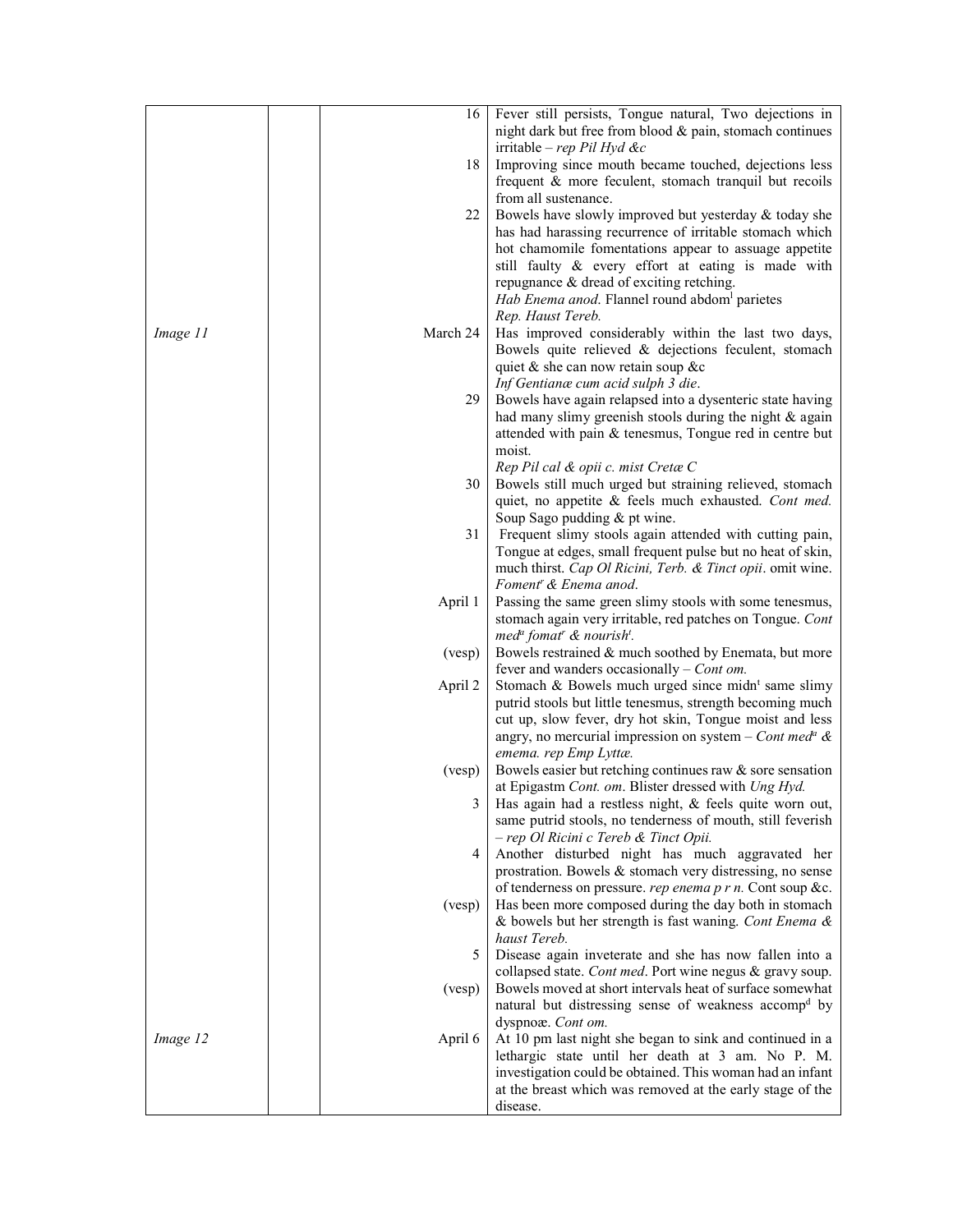| Dysenteria | 8 | <b>Sarah Reynolds</b><br>Convict æt 20<br>9 April/50<br>At sea<br>Lat 40.13 S<br>Long 101.05 E<br>10 | Had been affected with Diarrhœa for several days past and<br>when visited in the night was suffering much from cutting<br>pains across lower Bowels frequent calls to stool with<br>straining and some fever, Tongue coated & reddish centre<br>a full dose of calomel & opium was then given her which<br>relieved the tormina but Bowels continue very active rep<br>Pil cal & opii ter die foment to abdomen. Barley water as<br>drink.<br>Bowels easier, 4 motions in the night, fevered $\&$ has<br>vomited several times, Tongue red, much thirst.<br>Rx Hyd chlor 3fs<br>Opii Əj |
|------------|---|------------------------------------------------------------------------------------------------------|-----------------------------------------------------------------------------------------------------------------------------------------------------------------------------------------------------------------------------------------------------------------------------------------------------------------------------------------------------------------------------------------------------------------------------------------------------------------------------------------------------------------------------------------------------------------------------------------|
|            |   | April 11                                                                                             | Conf. arom. $q$ s div. in pil octo sum. unam hora $4^a$<br>quaque. Arr. root and Barley water.<br>Bowels 7 or 8 times moved in night, stools slimy with<br>blood, less fever pain & tenesmus, vomited twice. rep<br>$med^a$ &c                                                                                                                                                                                                                                                                                                                                                          |
|            |   | 12                                                                                                   | Has an unpromising exhausted appearance today,<br>sensorium torpid and seems somewhat confused when<br>spoken to $-$ Five dejections in the night dark $\&$ slimy<br>passed without pain, Tongue cleaner. cont Pil cum mist                                                                                                                                                                                                                                                                                                                                                             |
|            |   | (vesp)                                                                                               | Cretæ Co. diet arrow root soup & congee water.<br>Has been all day in an asthenic collapsed state, Bowels<br>moved incessantly some ten times since morn <sup>g</sup> , same<br>stools, blood slime & lymph, little tenesmus & no pain on<br>pressure, angry red tongue, a flannel roller was prepared<br>round abdomen $\&$ she has had alternated with the cal $\&$<br>opium Plumbi acet grs iij opii gr i in pil which is now                                                                                                                                                        |
|            |   | 13                                                                                                   | repeated with warm bath & Enema anod.<br>No improvement, much in same state as yest. often purged<br>little pain, Tongue dark & rough complains of noise in<br>head and irritation in fauces on swallowing takes nourish <sup>t</sup>                                                                                                                                                                                                                                                                                                                                                   |
| Image 13   |   | April 14                                                                                             | with reluctance.<br>Appears considerably improved, has rested better, only<br>one motion in night more feculent, no pain on pressure,<br>Tongue moist $&$ cleaning but feels much exhausted – no<br>trace of mercurial action. rep Pil Hyd, cum Pulv Ipec Co                                                                                                                                                                                                                                                                                                                            |
|            |   | 15                                                                                                   | - hab mist cretæ cum Tereb.<br>Bowels have been again much urged all the night, stools<br>continue feculent, no pain nor fever but is feeling quite<br>exhausted, cont med <sup>a</sup>                                                                                                                                                                                                                                                                                                                                                                                                 |
|            |   | (vesp)                                                                                               | Alvine urgency restrained but her stomach has become<br>irritable and she complains of pain & load of oppression<br>at precordia, frequent weak pulse but no heat of skin,<br>Tongue red & harsh.<br>Rx Ol Ricini<br>3ij<br>Tereb<br>$m$ $xx$                                                                                                                                                                                                                                                                                                                                           |
|            |   | 16                                                                                                   | Aq Menthæ <i>Jij ft haust</i><br>Emp Canth. Epigo - Pediluv.<br>Passed a bad night, body hot extremities cold, frequent but<br>weak pulse, tenderness on pressure over lower bowels,<br>Tongue red but moist, same putrid dejections, extreme<br>prostration.                                                                                                                                                                                                                                                                                                                           |
|            |   | (vesp)                                                                                               | Cont. Mist Tereb. enema & foment. Soup & arr. root.<br>No improvement, 4 motions since am, slow fever, features<br>shrunk by cyanosis and expression of much anxiety,<br>stomach tranquil, still pain on pressure, no indication of<br>mercurial action – cont om <sup>a</sup> .                                                                                                                                                                                                                                                                                                        |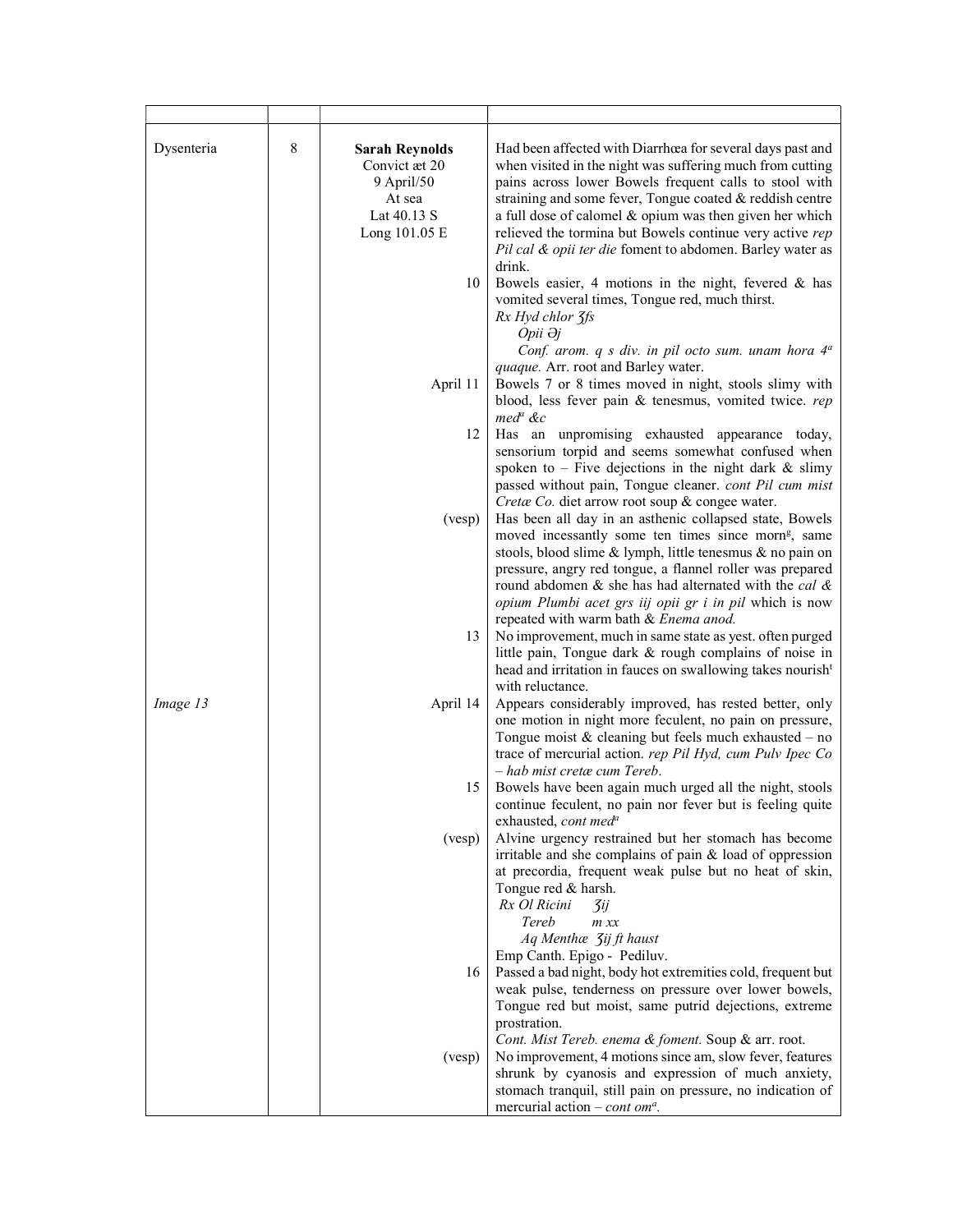| Image 14   |   | 17<br>(vesp)<br>18<br>(vesp)<br>April 19                                                               | Appearance very unfavorable, putrid stool, much anguish<br>extreme debility, small tremulous pulse, cold damp<br>extremities, so much irritation around anus as prevent<br>further exhibition of enema.<br>Rx Cupri Sulph gsr ij<br>Opii<br>grs iij<br>Ext. Hyos, grs v ft pil iv<br>Sumat unam hora 3 <sup>a</sup><br>Cont. Mist Tereb. foment & opiate supposit <sup>y</sup> .<br>Continuing to retrograde, stomach & Bowels distressingly<br>urgent and fast wearing her out – cont med <sup>a</sup> wine soup &c<br>Has had another night of much suffering, constant<br>retching, same putrid stools, passing involuntarily,<br>sensorium costive, system collapsed. omit Pil Cupri. cont<br>mist Tereb soup & hot negus given her.<br>Under anod. draught, diffusible stimuli & artificial heat<br>surface temperature has been partially sustained & has no<br>pains except from passage of dejecta per anus. Cont om.<br>Continued throughout the night in a passive benumbed<br>state gradually sinking & died at noon.<br>No sect. cad was practicable. |
|------------|---|--------------------------------------------------------------------------------------------------------|-------------------------------------------------------------------------------------------------------------------------------------------------------------------------------------------------------------------------------------------------------------------------------------------------------------------------------------------------------------------------------------------------------------------------------------------------------------------------------------------------------------------------------------------------------------------------------------------------------------------------------------------------------------------------------------------------------------------------------------------------------------------------------------------------------------------------------------------------------------------------------------------------------------------------------------------------------------------------------------------------------------------------------------------------------------------|
| Dysenteria | 9 | <b>Eliza Johnston</b><br>Convict, æt 27<br>18 April/50<br>At sea<br>Lat 44.10 S<br>Long 126.41 E<br>HS | This woman was only discharged a few days back after<br>having been on the sick list since 18 Feb <sup>y</sup> under an<br>inveterate lingering attack of sub-acute inflam <sup>n</sup> of<br>intestinal mucous membrane both stomach and infer<br>extremity of Ileum which was combatted with a variable<br>success by local depletion, alteratives, laxatives & counter<br>irritation, and when discharged her Bowels had been for<br>some normal & regular and appetite fairly re-established<br>but her gen <sup>1</sup> health severely shaken. She is now attacked<br>with Dysentery of an acute type consequent most probably<br>on cold & wet clothing invasion marked by fever, angry<br>red Tongue, frequent bloody discharges attended with a<br>severe cutting pain across hypogast. region & much<br>tenesmus.<br>Cal grs vj<br>Opii grs ij s s Barley water and gruel for drink.<br>Rep med. Foment <sup>s</sup> to abdomen.                                                                                                                        |
|            |   | April 19<br>20<br>21<br>(vesp)<br>22                                                                   | Much purged in the night but less fever & Tongue not so<br>angry, dejections bloody $\&$ passed with much tenesmus.<br>Rx Hyd Chlor Əij<br>$\partial i$<br>Opii<br>Conf Arom q s ft pil xij<br>Cap unam horis $4^{is}$ – cont foment <sup>s</sup><br>Fever increased. Bowels moved continually, no change in<br>stools the last after an anod. enema almost pure blood<br>(catam <sup>a</sup> came on during the night) cont med <sup>a</sup> .<br>Less fever & rested fairly only three motions in night still<br>with much blood $&$ sharp tormina<br>Rx Ol Ricini Zij<br>Tereb<br>$m$ $xx$<br>Tinct opii m viij<br>Aq Menthæ 3ij ft haust. s.s.<br>Pediluv. rep Pil cal & opii<br>Has had a bad night. Fever aggravated and increase of pain<br>in lower bowels deject <sup>n</sup> purulent & bloody - Tongue red.<br>Cont Pil.- sinap abdom. hab enema anod                                                                                                                                                                                                  |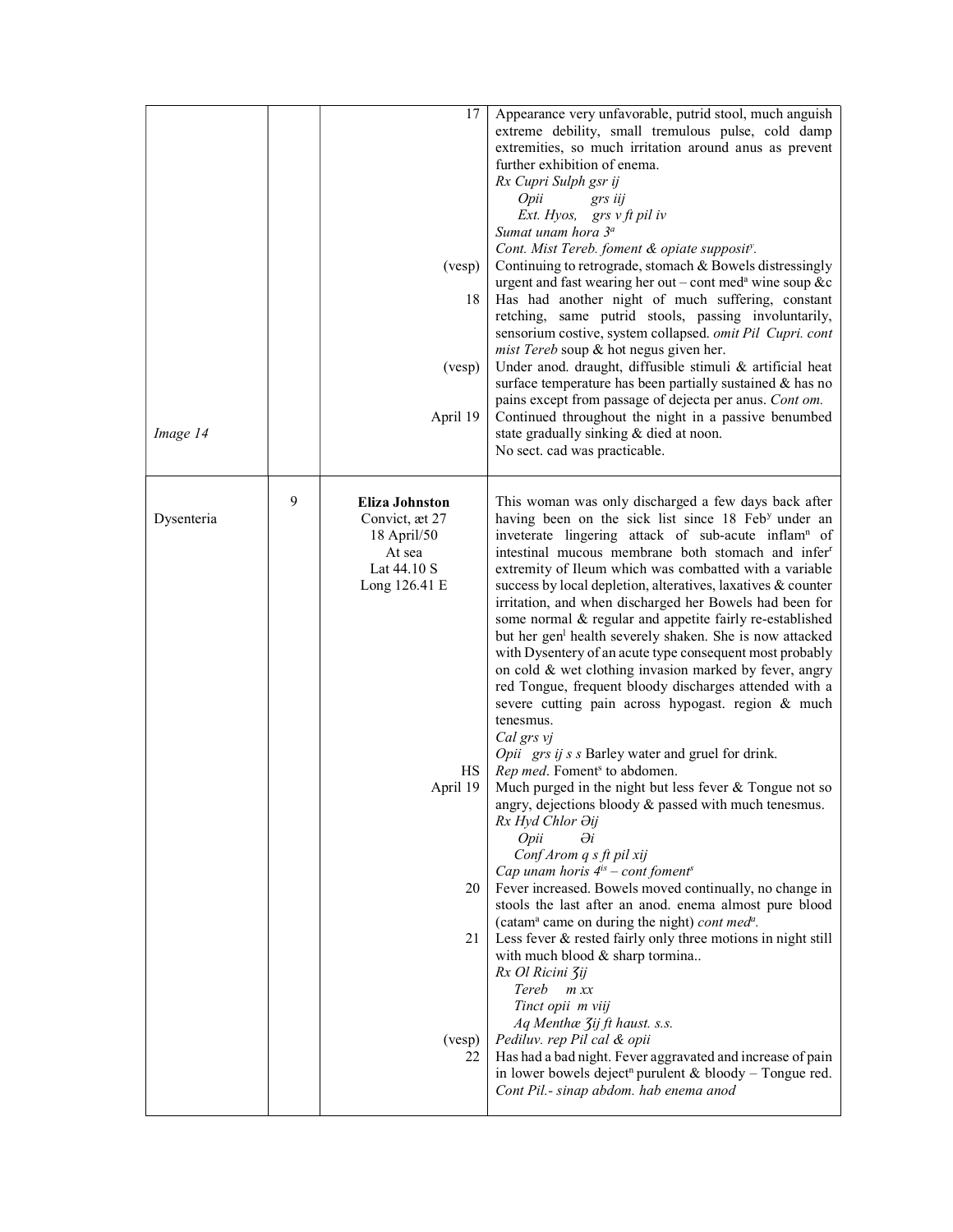|          | (vesp)   | Has been easier since noon, only 3 motions with less blood             |
|----------|----------|------------------------------------------------------------------------|
|          |          |                                                                        |
|          |          | & tenesmus. Tongue moist – rep Foments, Pil & enema.                   |
|          | 23       | Had a worse turn since midn <sup>t</sup> and Bowels are again in a     |
|          |          | state of virulent activity, stools pitchy & putrid, and she            |
|          |          | has pain on pressure over coelum, stomach also has                     |
|          |          | become irritable with and angry red Tongue and great                   |
| Image 15 |          | prostration, no impression on dysentery by mercury.                    |
|          |          | Rep Ol ricini, Tereb & Tinct opii, Enema, fomat <sup>s</sup> - Emp     |
|          |          | vesic Epig.                                                            |
|          | (vesp)   | Partially relieved since passing portions of indurated                 |
|          |          | $scyb$ alæ $-$                                                         |
|          |          | Rx Acet Plumbi<br>Әj                                                   |
|          |          | Opii<br>grs xij                                                        |
|          |          | ft Pil duod. exhib. una hora 4 <sup>ª</sup> q q - rep enema.           |
|          | 24       | Has had little rest, Bowels urgent as ever, same offensive             |
|          |          | putrid stools and harassing irritability of stomach prevents           |
|          |          | her retention of nourish <sup>t</sup> . Pulse & temperature depressed, |
|          |          | less pain on pressure over Iliac region - rep Pil Plumbi &             |
|          |          |                                                                        |
|          |          | enema Hab Mist Cretæ cum Tereb .-                                      |
|          |          | Soup & arr. root.                                                      |
|          | 25       | Fever persists but has passed an easier night, pain                    |
|          |          | mitigated & stomach tranquil, only 3 motions improved in               |
|          |          | color & consistence. Tongue yet red and harsh                          |
|          |          | Cont med <sup>a</sup> soup &c                                          |
|          | 26       | Very interrupted rest from the heavy weather, but fever $\&$           |
|          |          | pain both diminished, stools presume the same improved                 |
|          |          | character and stomach continues quiet.                                 |
|          |          | Cont. med <sup>a</sup> & nourish <sup>t</sup> .                        |
|          | April 27 | Appearance again unfavorable, could get no rest, Bowels                |
|          |          | much urged & has had return of retching, but stools                    |
|          |          | continue feculent & bilious receives nourish <sup>t</sup> unwillingly. |
|          |          | Cont med <sup><math>a</math></sup>                                     |
|          | (vesp)   | Continues much as in the morn <sup>g</sup> but very weak and Pulse     |
|          |          | at times intermittent $-$ <i>cont om.</i>                              |
|          | 28       | Has slept little, 6 motions in night continued low                     |
|          |          | adynamic [low grade] fever stools dark & greenish, Pulse               |
|          |          | often intermits, and has a sense of heavy oppression at                |
|          |          | precordia. Cont. om. nourish <sup>t</sup> & pt wine.                   |
|          | 29       | Much in same state as yesterday, Pulse intermittent, 4                 |
|          |          | deject <sup>s</sup> in night dark frothy & corrupt, strength quite     |
|          |          |                                                                        |
|          |          | broken up, and increasing Dyspnœa & oppression at heart.               |
|          |          | rep ol ricini cum Tereb &c                                             |
|          | (vesp)   | Omit Pil Plumbi -                                                      |
|          |          | Rx Pulv Ipec Co Oij                                                    |
|          |          | Pil Hyd & Ext Hyos á á Əj                                              |
|          |          | Ft Pil duod. quar pil unam horis 4 <sup>is</sup>                       |
|          |          | Cont. mist Tereb & enema.                                              |
|          | 30       | Has had an easier night, only 2 motions. Pulse still                   |
|          |          | intermit & Dyspnœa continues but has only retched once                 |
|          |          | and she seems a little rallied $-$ <i>cont om.</i>                     |
|          | May 1    | Much as yesterday, slept at times 2 stools no pain but                 |
|          |          | much distressed by Dyspnœa & extreme debility – cont                   |
|          |          | om.                                                                    |
| Image 16 | May 2    | Has passed another fair night, stomach tranquil, only 2                |
|          |          | motions more feculent & seems rallied at prospect of                   |
|          |          | reaching port $-$ cont. om                                             |
|          | 3        | No alteration since yesterday except that of increased                 |
|          |          | debility, stomach quiet, stools few & feculent, but has                |
|          |          | some pain & tenderness on pressure in course of large                  |
|          |          | intestine. cont med Enema & foment <sup>s</sup> .                      |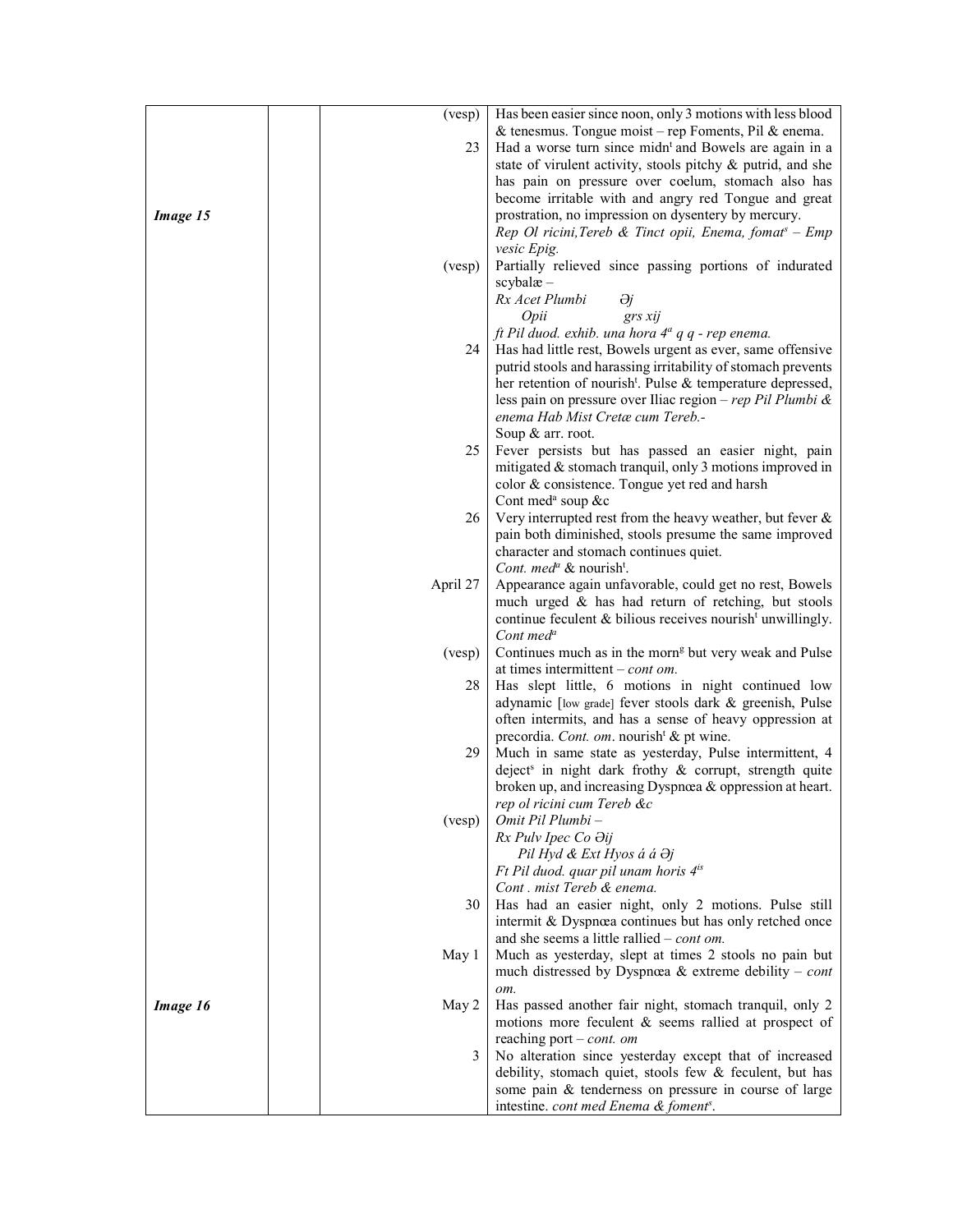|            |    | 4<br>5.<br>6<br>Died May 7                                                                                                       | Had an easy night, but stomach has been troublesome at<br>times 2 motions, less favorable, Interm <sup>t</sup> Pulse, Dyspnœa,<br>& strength quite cut up. cont Mist Tereb, Enema &<br>nourish <sup>t</sup> .<br>Has rested badly $\&$ seems quite worn out, in no pain but<br>much distressed by Dyspnœa & oppressions at heart<br>incidental to debility – Pulse interm <sup>t</sup> $\&$ feeble Extremities<br>cold & damp. Cont om.<br>Had a quiet easy night, but since morn <sup>g</sup> has had a change<br>for the worse $\&$ has now fallen into a state of lethargy $\&$<br>Extremities cold. Cont Wine & enema <sup>a</sup> .<br>Continued to sink gradually until her death at 4am.<br>No Post Mort, examination could be accomplished.                                                                                                                                                                                                                                                                                                                                                                                                         |
|------------|----|----------------------------------------------------------------------------------------------------------------------------------|-------------------------------------------------------------------------------------------------------------------------------------------------------------------------------------------------------------------------------------------------------------------------------------------------------------------------------------------------------------------------------------------------------------------------------------------------------------------------------------------------------------------------------------------------------------------------------------------------------------------------------------------------------------------------------------------------------------------------------------------------------------------------------------------------------------------------------------------------------------------------------------------------------------------------------------------------------------------------------------------------------------------------------------------------------------------------------------------------------------------------------------------------------------|
| Dysenteria | 10 | <b>Anne Lamb</b><br>Convict $-$ æt 21<br>$17$ April/50<br>At sea<br>$Lat - 42.10 S$<br>Long 122.00 E<br>20<br>(vesp)<br>21<br>23 | Slight fever constant purging, stools bloody, severe<br>griping and straining.<br>Pil Cal & opii horis 4 <sup>is</sup><br>Demulcent drink & Fomental <sup>s</sup><br>19. Has continued very feverish, Bowels much urged,<br>stools scanty and frothy, no blood but passed with much<br>pain & straining. Cont med <sup>a</sup> & foment <sup>s</sup><br>Still much fever and has had 7 or 8 stools in the night with<br>some pain & tenesmus. Tongue raw & dry, no pain on<br>pressure. Hab Ol ricini, c Tereb & tinct. opii cont. foment <sup>s</sup> .<br>Rep Pil cal & opii. Warm bath and anod. enema<br>Has passed an easier night and had several copious<br>feculent stools without either pain or straining. Tongue<br>moist mouth sore – <i>omit Pil cal &amp; opii</i><br>Rx Pulv Ipec Co Əij<br>Ext Hyos<br>θj<br>Conf Opii q s ft Pil xij<br>Exhib duo ter $4^{\vee e}$ die<br>Arrow root & congee water<br>Still feverish and suffering much from headache, today<br>she has profuse ptyalism, Bowels quite relieved since<br>mouth became touched. rep haust. ricini c. Tereb.<br>Rx Zinci chlor 3ij<br>Aqua<br>lbj<br>ft gargar p r n utend. |
| Image 17   |    | May 10<br>$10^{th}$ May/50<br>Hosp <sup>1</sup> at Hobart Town                                                                   | Has had a very lingering convalescence. Bowels have<br>been quite regular and her appetite fair, but her mouth<br>continues sore, with spongy state of gums often bleeding<br>and her gener <sup>1</sup> health so much shaken that she is now sent<br>to Hospit <sup>1</sup> to recruit.                                                                                                                                                                                                                                                                                                                                                                                                                                                                                                                                                                                                                                                                                                                                                                                                                                                                   |
| Dysenteria | 11 | <b>Bridget Hehir</b><br>Convict. æt 20<br>30 April/50<br>At sea<br>Lat 44.12.S<br>Long 149.47 E<br>May 1<br>3                    | After a feverish state for the last two days she was taken<br>in the night with cutting pains in lower Bowels and<br>continued ineffectual calls to stool. Tongue glazed &<br>loaded. Catam <sup>a</sup> present which she has had weekly for<br>some months past.<br>Hyd Chlor grs ij<br>Opii<br>grs ij statim<br>Decoct Hordie. foment <sup>m</sup><br>Med. repeated at 2 and 8 pm after which she had feculent<br>motions followed by much relief. Tongue still foul and<br>much fever. Hab Ol ricini c Tereb.<br>Bowels were composed yesterday but during the night<br>have again been active with some pain & straining.                                                                                                                                                                                                                                                                                                                                                                                                                                                                                                                              |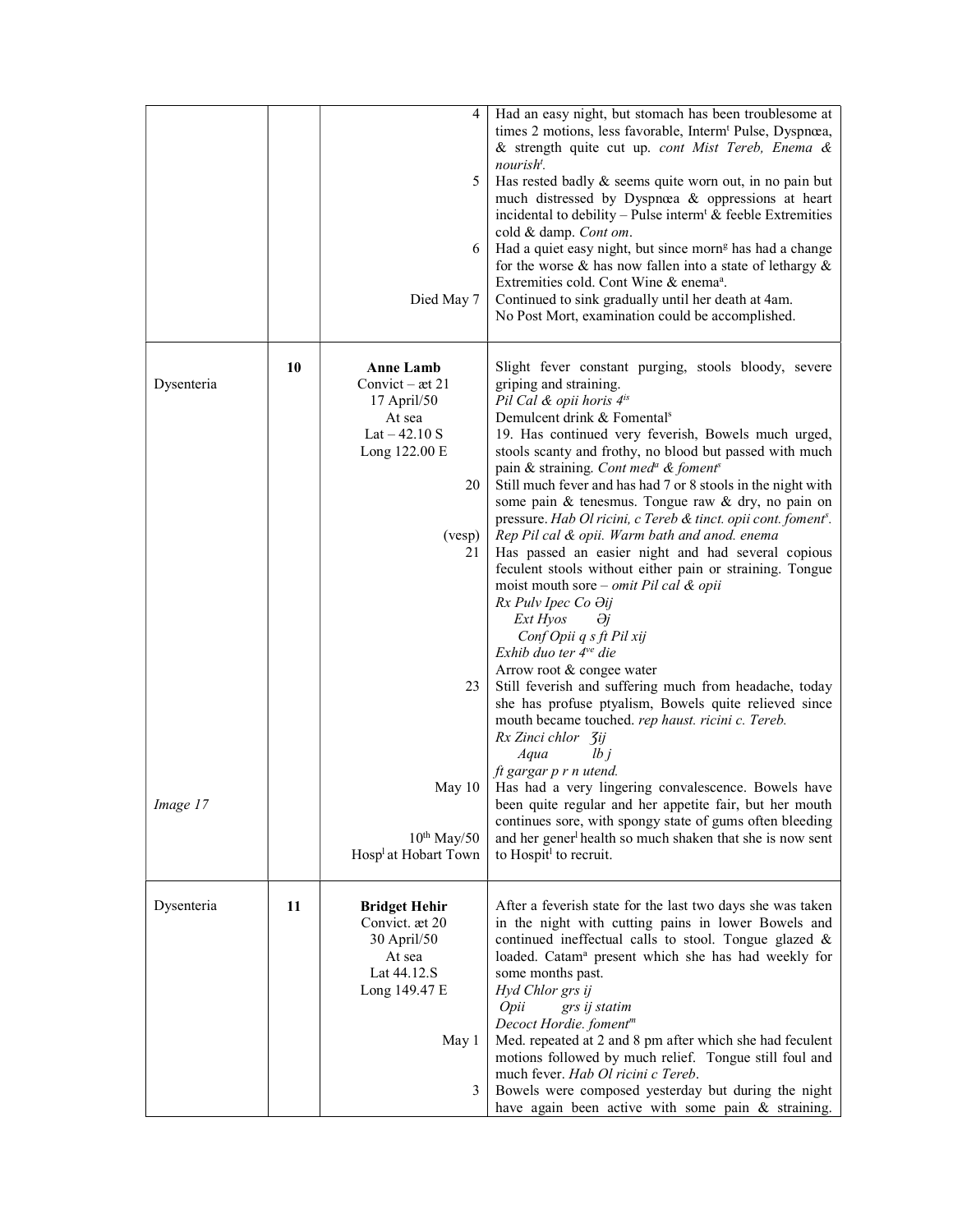|                      |    | May 6<br>10<br>$10^{th}$ May/50<br>Hospital<br>Hob. Town.                                                                              | Catam <sup>a</sup> ceased, no pain on pressure. cont cal & opii ter die<br>- foment <sup>m</sup> Enema anod. Sago &c<br>Bowels have continued in a state of great irritation<br>accompanied with sick stomach until last night when the<br>mouth & breath afforded indication of the system being<br>under mercurial influence since which she has felt much<br>relieved, stools feculent without pain or straining, stomach<br>quiet slight fever. Tongue cleaning & moist Cont Haust.<br>Tereb.<br>Continues to improve until the $8th$ when recurrence of<br>irritability both of stomach & Bowels took place which<br>has been subdued by Pulv Ipec Co, Turpentine & Enema<br>but as the alvine discharges are still abnormal and her<br>strength much wasted she is now sent to the Hospital.                                                                                                                                                                                                                  |
|----------------------|----|----------------------------------------------------------------------------------------------------------------------------------------|---------------------------------------------------------------------------------------------------------------------------------------------------------------------------------------------------------------------------------------------------------------------------------------------------------------------------------------------------------------------------------------------------------------------------------------------------------------------------------------------------------------------------------------------------------------------------------------------------------------------------------------------------------------------------------------------------------------------------------------------------------------------------------------------------------------------------------------------------------------------------------------------------------------------------------------------------------------------------------------------------------------------|
| Debility<br>Image 18 | 12 | Mary Harte (A)<br>Convict. æt 21<br>$10^{th}$ May/50<br>Hobart Town                                                                    | This girl has been on the sick list with exception of two<br>short intervals ever since she embarked $-1st$ from Dec $6th$<br>- Feb $2nd$ with extensive suppuration & ulceration of right<br>foot attended with partial exfoliation of metatas. bones<br>and during this period became the subject of Pleurisy<br>which yielded after some perseverance to antimonials,<br>diaphoretics and Blistering.<br>Next from March 14 to April 15 <sup>th</sup> under a singular state<br>of fatuity ushered in by an attack of low nervous or<br>Typhoid Fever, and her intellect has continued more or<br>less flighty & unsteady ever since, her gen <sup>1</sup> health has been<br>very indifferent throughout and she was on the present<br>occasion put on the list 1 <sup>st</sup> inst. in a very precarious state<br>of Debility and treated with Tonics, Wine and generous<br>diet but seems to have derived little appreciable benefit as<br>yet from the course pursued and is therefore sent to<br>Hospital. |
| Dysenteria           | 13 | Johanna Frazer<br>Convict. æt 23<br>5 May/50<br>Hobart Town<br>7<br>May 7<br>8<br>9<br>10<br>$10^{th}$ May/50<br>Hospital Hobart Town. | Taken with the usual symptoms of Dysentery, purging,<br>severe cutting pains of bowels stools frothy scanty &<br>bloody, fever and a loaded blackish tongue.<br>Hab Pil Cal & opii ter in die.<br>Sharp fever, Bowels continue very active & has much pain<br>& straining still passing much blood – skin hot & dry –<br>insatiable thirst.<br>Cap Pil Hyd. cum Pulv. Doveri hora $4^{is}$ Enema anod $-$ hs.<br>Pediluv.<br>Little fever, mouth touched with much relief of Bowels -<br>omit Pil Hyd sum. Ol ricini c Tereb.<br>Feverish and Bowels again much urged, Tongue & breath<br>very foul and has pain on pressure over hypogast <sup>m</sup> .<br>Hab Mist Tereb - rep Enema. Sinap abdom.<br>No fever but Bowels continue much affected & tongue<br>angry & loaded mouth very sore, stools more feculent.<br>This girl has frequently exhibited indications of aberration<br>especially towards the advent of her catamenial periods.                                                                   |
| Dysenteria           | 14 | <b>Bridt Kennedy</b><br>Convict. æt 30<br>5 May/50<br>off Hobart Town                                                                  | Taken in the night with violent cramps of Bowels and<br>fruitless calls to stool, gen <sup>1</sup> tenderness over abdomen, no<br>fever but much thirst.<br>Pil Cal & opii horis tert.                                                                                                                                                                                                                                                                                                                                                                                                                                                                                                                                                                                                                                                                                                                                                                                                                              |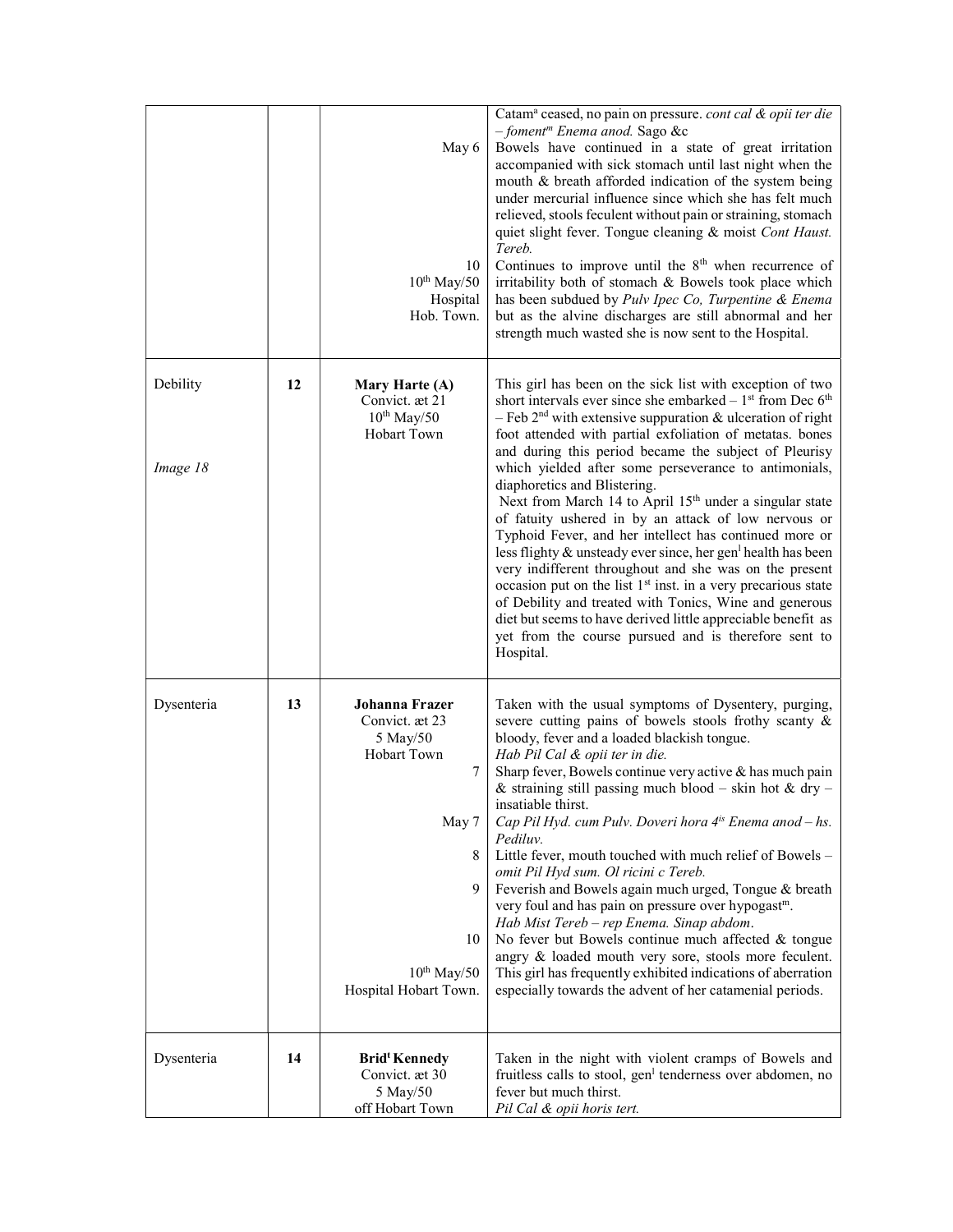|             |    |                                      | Foment <sup>s</sup> and Barley water.                                                                             |
|-------------|----|--------------------------------------|-------------------------------------------------------------------------------------------------------------------|
|             |    | 6                                    | Feverish, no relief of Bowels, dejects scanty & slimy with                                                        |
|             |    |                                      | blood. Tongue red. Cont med. & foment <sup>s</sup> .                                                              |
|             |    |                                      | Hab Enema anod.                                                                                                   |
| Image 19    |    | May 8                                | Was easier yesterday but has suffered severely again in                                                           |
|             |    |                                      | the night and complains of acute fixed pain in left                                                               |
|             |    |                                      | Hypoch <sup>m</sup> . Pulse small & frequent but no heat of skin,                                                 |
|             |    |                                      | vomited several times quantities of viscid bilious matter.                                                        |
|             |    |                                      | Rx Ol ricini<br><b><i><u>Ziij</u></i></b>                                                                         |
|             |    |                                      | $-$ Tereb $m$ xxy                                                                                                 |
|             |    |                                      | Tinct opii m viij                                                                                                 |
|             |    |                                      | Aq. menthæ 3ij                                                                                                    |
|             |    |                                      | ft haust ss.                                                                                                      |
|             |    |                                      | Emp. Vesic Hypoch - sinist.                                                                                       |
|             |    | 9                                    | Pain of side much relieved, stomach quiet, 5 motions since                                                        |
|             |    |                                      | midn <sup>t</sup> less pain & tenesmus. Tongue red & dry, little fever,                                           |
|             |    |                                      | mouth not affected. Rep Pil & Enema.                                                                              |
|             |    | May 10                               | Motions frequent but with little straining, dejections                                                            |
|             |    | Hospital; Hobart Town                | becoming feculent, mouth tender. Rep Mist Tereb.                                                                  |
|             |    |                                      |                                                                                                                   |
| Hæmaturia   |    |                                      |                                                                                                                   |
| (Scorbutus) | 15 | <b>Mary Tracey</b><br>Convict. æt 30 | Underwent an attack of Dysentery some weeks back from<br>which she had a very tedious imperfect convalescence and |
|             |    | 8 May/50                             | of late has evinced marks of scorbutic taint of system in                                                         |
|             |    | Hobart Town                          | bloody stools & urine, spongy gums, ecchymoses patches                                                            |
|             |    |                                      | on skin, pain of limbs particularly by night and a gen <sup>1</sup> lax                                           |
|             |    |                                      | state of fibre, her appetite has been improved but attended                                                       |
|             |    | May 10                               | with no augmentation of strength her debility being such                                                          |
|             |    | Hospital; Hobart Town                | as to induce syncope on the least effort at exertion.                                                             |
|             |    |                                      |                                                                                                                   |
| Debility    | 16 |                                      | Was the subject of Dysentery in a very severe shape                                                               |
| (Scorbutus) |    | Mary Brown (B)<br>Convict. æt 30     | during March & April from which her recovery has been                                                             |
|             |    | 9 May/50                             | partial & faulty and she is now manifesting traits of                                                             |
|             |    | Hobart Town                          | scorbutic tendency in gums, skin and gen <sup>1</sup> debility,                                                   |
|             |    |                                      | complicated also by an aggravated degree of Prolapsus                                                             |
|             |    |                                      | Uteri – as suitable a diet as circumstances permitted with                                                        |
|             |    | May 10                               | wine & cold bathing have scarcely improved her – she is                                                           |
|             |    | Hospital; Hobart Town                | therefore today sent to the Hospital.                                                                             |
|             |    |                                      |                                                                                                                   |
| Image 20    |    |                                      |                                                                                                                   |
|             | 17 | <b>Anne McKay</b>                    | Suffered under an obstinate attack of Dysentery last                                                              |
| Debility    |    | Convict. æt 18                       | month from which she has never regained her strength and                                                          |
| (Scorbutus) |    | 9 May/50                             | is now affected with ulcerated fauces, spongy gums, pains                                                         |
|             |    | Hobart Town                          | of limbs and much prostration. In course of treatment this                                                        |
|             |    | $10^{th}$ May/50                     | girl manifested peculiar susceptibility to mercurial agency                                                       |
|             |    | Hospital Hobart Town                 | while under the dysenteric attack, 5 grains of the Blue<br>mass being followed by profuse diarrhoea               |
|             |    |                                      |                                                                                                                   |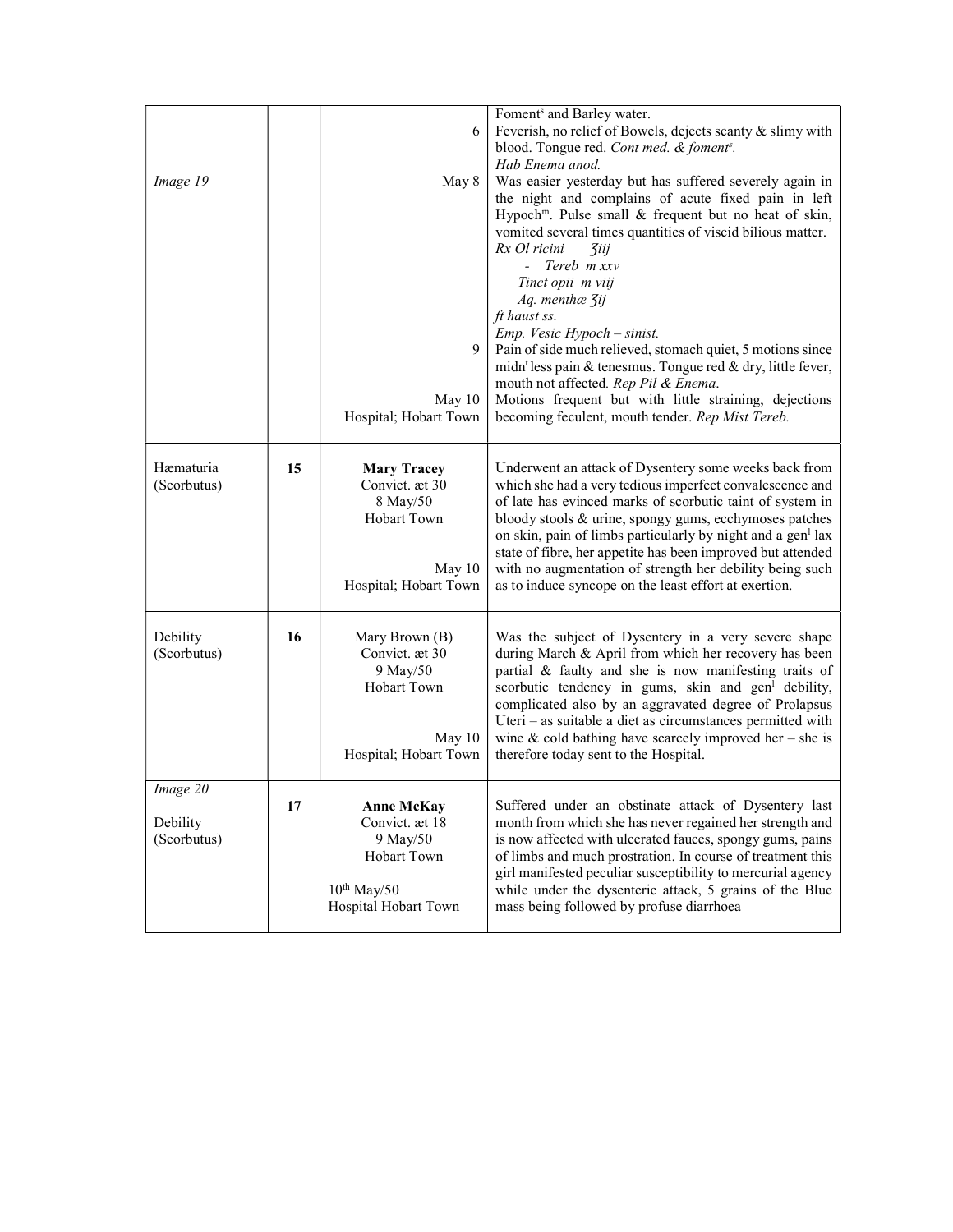| Debility<br>&<br>(Amentia) | 18 | <b>Mary Regan</b><br>Convict. æt 20<br>9 May/50<br>Hobart Town<br>10 May/50 Hospital<br><b>Hobart Town</b> | This girl on embarkation appeared under much mental<br>disquietude and continued more or less despondent until<br>February when she made an attempt to strangle herself $\&$<br>on being brought to Hospt <sup>l</sup> was wild & hysterical, under a<br>palliative and quiet but firm regimen she became<br>composed and obedient but at intervals would manifest<br>much disturbance of sensorium and on 26 March after<br>having for some days been remarkably quiet & even<br>cheerful she contrived to elude the attention of the nurses<br>and made another attempt at suicide by strangulation in<br>the water closet, but was fortunately rescued in time to<br>save her life though in a state of asphyxia. For some time<br>past her gen <sup>1</sup> health has been much impaired and her<br>appetite faulty $\&$ capricious – irregularity of uterine<br>function was thought to influence such a condition, but no<br>perceptible amelioration has resulted from normal state of<br>the catamenia.<br>To relieve congestion of this encephalon cupping<br>Blistering & occasional solicitation of the Bowels have<br>been severely resorted to, but as she continues in a flighty<br>unsettled state surveillance for a time is indispensable and<br>she is therefore sent to the Hospital. |
|----------------------------|----|------------------------------------------------------------------------------------------------------------|-----------------------------------------------------------------------------------------------------------------------------------------------------------------------------------------------------------------------------------------------------------------------------------------------------------------------------------------------------------------------------------------------------------------------------------------------------------------------------------------------------------------------------------------------------------------------------------------------------------------------------------------------------------------------------------------------------------------------------------------------------------------------------------------------------------------------------------------------------------------------------------------------------------------------------------------------------------------------------------------------------------------------------------------------------------------------------------------------------------------------------------------------------------------------------------------------------------------------------------------------------------------------------------------------------------|
| Image 21                   | 19 | <b>Mary Lynch</b>                                                                                          | Affected with the usual Dysenteric character Bloody                                                                                                                                                                                                                                                                                                                                                                                                                                                                                                                                                                                                                                                                                                                                                                                                                                                                                                                                                                                                                                                                                                                                                                                                                                                       |
| Dysenteria                 |    | Convict. æt 28<br>26 April/50                                                                              | stools griping &c tenesmus, no fever, abdomen tender on<br>pressure over stomach and lower belly.                                                                                                                                                                                                                                                                                                                                                                                                                                                                                                                                                                                                                                                                                                                                                                                                                                                                                                                                                                                                                                                                                                                                                                                                         |
|                            |    | off Hobart Town                                                                                            | Rx Pil Hyd<br>$5$ fs<br>Pulv Dov Əij<br>Conf opii q s. ft Pil xij<br>Sum. unam bih. om.                                                                                                                                                                                                                                                                                                                                                                                                                                                                                                                                                                                                                                                                                                                                                                                                                                                                                                                                                                                                                                                                                                                                                                                                                   |
|                            |    | 27                                                                                                         | Foment <sup>s</sup> & Barley water.<br>Suffered acutely from tormina and tenesmus until pil cal<br>& opii was given her last night which with an anod. enema<br>was followed by composure of Bowels, but today her<br>stomach has been irritable and acute pain in Epigast <sup>m</sup> ,<br>small frequent pulse but no heat of skin. Tongue red &<br>dry, stools green & slimy. rep Pil Cal & opii, & enema<br>Sinap $Epig^o$                                                                                                                                                                                                                                                                                                                                                                                                                                                                                                                                                                                                                                                                                                                                                                                                                                                                           |
|                            |    | 30 <sup>1</sup>                                                                                            | Has been much distressed by obstinate irritability of<br>stomach which a blister has almost subdued. Bowels less<br>frequently urged, stools continue slimy & pitchy but with<br>little pain or straining, Tongue red but moist - mouth<br>touched. Omit Pil cal & opii-                                                                                                                                                                                                                                                                                                                                                                                                                                                                                                                                                                                                                                                                                                                                                                                                                                                                                                                                                                                                                                  |
|                            |    | May 3                                                                                                      | hab Haust ricini c Tereb. Cont enema & foments.<br>Stomach again troublesome with gnawing pain at<br>Epigast <sup>m</sup> . Bowels improved stools becoming feculent.<br>Cap. Mist Tereb. & cont enema.                                                                                                                                                                                                                                                                                                                                                                                                                                                                                                                                                                                                                                                                                                                                                                                                                                                                                                                                                                                                                                                                                                   |
|                            |    | 16                                                                                                         | Since last report Bowels have continued in a fluctuating<br>state better & worse at intervals, latterly she has derived<br>some benefit from chalk mixture & Turpentine with<br>Dovers powder, but her evacuations are still much at fault<br>and some irritation persists in Epigast <sup>m</sup> and along the track<br>of great intestine.                                                                                                                                                                                                                                                                                                                                                                                                                                                                                                                                                                                                                                                                                                                                                                                                                                                                                                                                                             |
|                            |    | 16 May/50 Hospital<br>Hobart Town                                                                          | This woman has been much on the sick list from inveterate<br>syphilis and her gen <sup>1</sup> health being much shaken she is now<br>sent to Hospital.                                                                                                                                                                                                                                                                                                                                                                                                                                                                                                                                                                                                                                                                                                                                                                                                                                                                                                                                                                                                                                                                                                                                                   |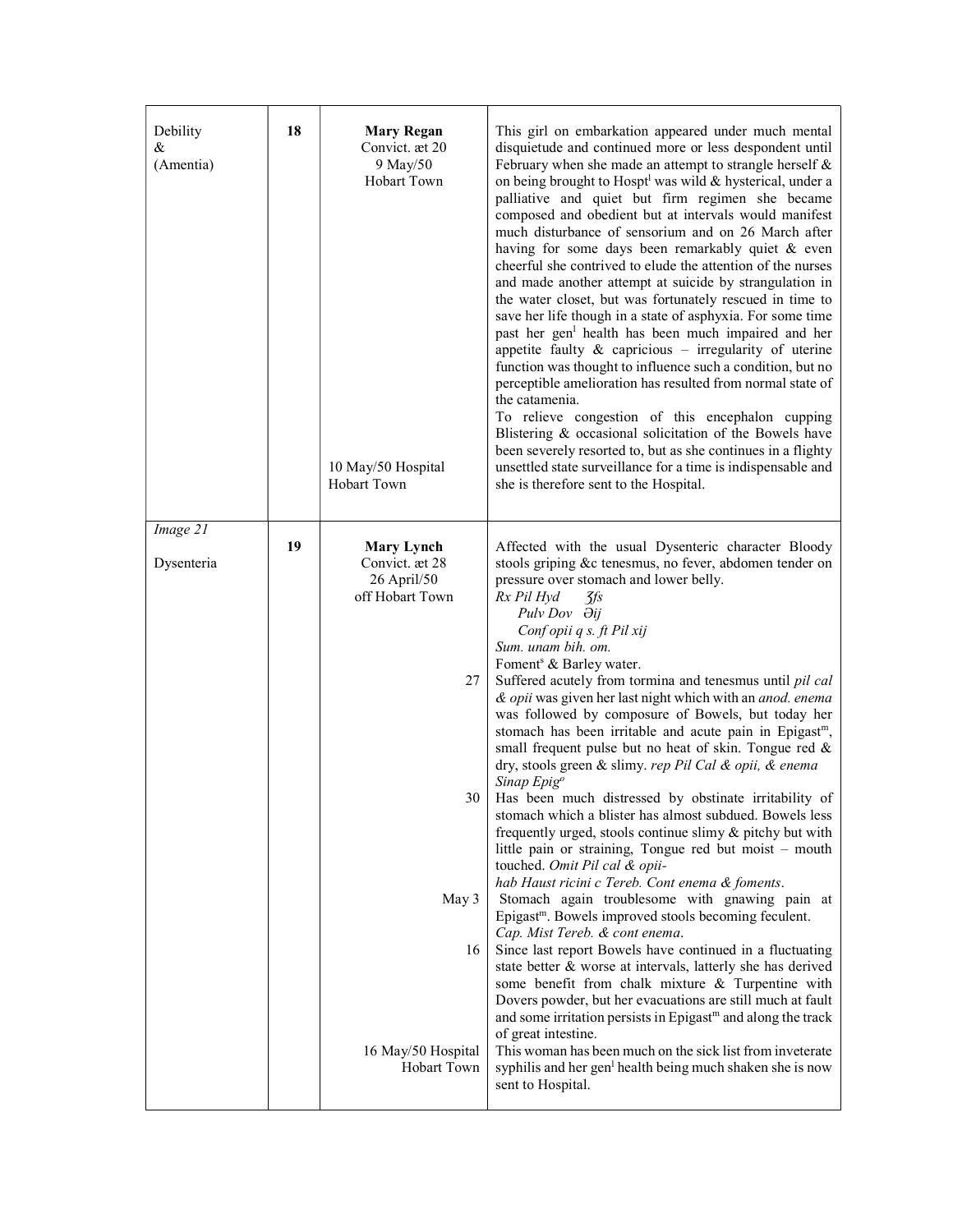| Diarrhoea<br>Image 22   | 20 | <b>Jane Williams</b><br>Convict. æt 28<br>4 May/50<br>off Hobart Town<br>May 16                                        | Affected with a very relaxed state of Bowels to which she<br>has been frequently subject for several weeks past,<br>dejections mostly mucous or gelatinous - appetite usually<br>very faulty, and her gen <sup>1</sup> health very delicate.<br>Rx Pulv Ipec Co & -Rhei á á grs v<br>Tinct Catechu<br>$\mathcal{J}\mathit{fs}$<br>-- Cinnem<br><b>3fij</b><br>Žj<br>Mucil acar<br>ft haust ter in die summend.<br>This girl was on the sick list last Feb. & March with<br>Incipient Phthisis and although tubercular development<br>has since remained in abeyance she has been ever since<br>more or less prone to a relaxed state of the primæ viæ                                                                                                                                                                                                                                                                                     |
|-------------------------|----|------------------------------------------------------------------------------------------------------------------------|-------------------------------------------------------------------------------------------------------------------------------------------------------------------------------------------------------------------------------------------------------------------------------------------------------------------------------------------------------------------------------------------------------------------------------------------------------------------------------------------------------------------------------------------------------------------------------------------------------------------------------------------------------------------------------------------------------------------------------------------------------------------------------------------------------------------------------------------------------------------------------------------------------------------------------------------|
|                         |    | 16 May/50 Hospital<br><b>Hobart Town</b>                                                                               | which has always yielded to Hyd c. Creta, Dovers<br>Powder, soothing enemata and a mild adjusted diet, but<br>the present attack has proved extremely obstinate and so<br>active as to weaken her exceedingly, and is now attended<br>with a sense of dull pain both in Epigastric and left<br>Hypoch <sup>c</sup> regions with a reddened Tongue and for some<br>days past a feverish state of irritation towards eventide<br>indicative of some complication with chronic gastritis.<br>Blue Pill & Pulv Rhei with Dovers Powder alternated with<br>chalk mixture Turpentine and Blister to Epigast <sup>m</sup> have<br>partially restrained the Bowel affection but as she still<br>loses flesh and her digestive functions continue much<br>disordered, she is now sent to Hospital.                                                                                                                                                 |
| Rheumatismus<br>Chronic | 21 | <b>Mary Quill</b><br>Convict. æt 34<br>9 May/50<br>Hobart Town<br>12<br>16<br>16 May/50 Hospital<br><b>Hobart Town</b> | Has been for some time affected with pains of knees $\&$<br>legs which have gradually increased in severity and are<br>now accompanied with consid <sup>le</sup> tumefaction of the joints<br>no fever.<br>Hab. Pulv Jalapæ Co. HS Pediluv.<br>Has suffered much from severity of pains during the night<br>last even <sup>g</sup> attended with some fever, kneed still much<br>swelled & tenderly sensitive on pressure.<br>After the Bowels were cleared she had passing relief from<br>Dovers Powder Blue Pill & Henbane. Soap liniment<br>frictions were used but beneficially exchanged for warm<br>fomenat <sup>s</sup> .<br>Rx Tinct Colchici 3fs<br>Opii<br>m x v<br>Mag. Carb<br>Əfs<br>$Aq$ Menthae $\tilde{A}j$<br>ft Haust ter die exhib.<br>Cont Pil & foments<br>Swelling of knees has subsided but still suffers severely<br>from night pains both of knee hip & ankle joints. Bowels<br>regular. Cont med <sup>a</sup> . |
| Image 23<br>Dysenteria  | 22 | <b>Bridget. McBrian</b><br>Convict. æt 32<br>12 May/50<br>Hobart Town<br>16                                            | Was taken yesterday with the prevalent Dysenteric<br>symptoms and is now suffering under a very aggravated<br>type of the disease, sharp fever, angry red Tongue &<br>tormina & tenesmus very distressing. cap Pil cal & opii<br>hora $3^a$ q q – Fomentation – hs bal cal.<br>This woman's use differs in nothing materially from the<br>numerous instances already detailed - Today she is                                                                                                                                                                                                                                                                                                                                                                                                                                                                                                                                              |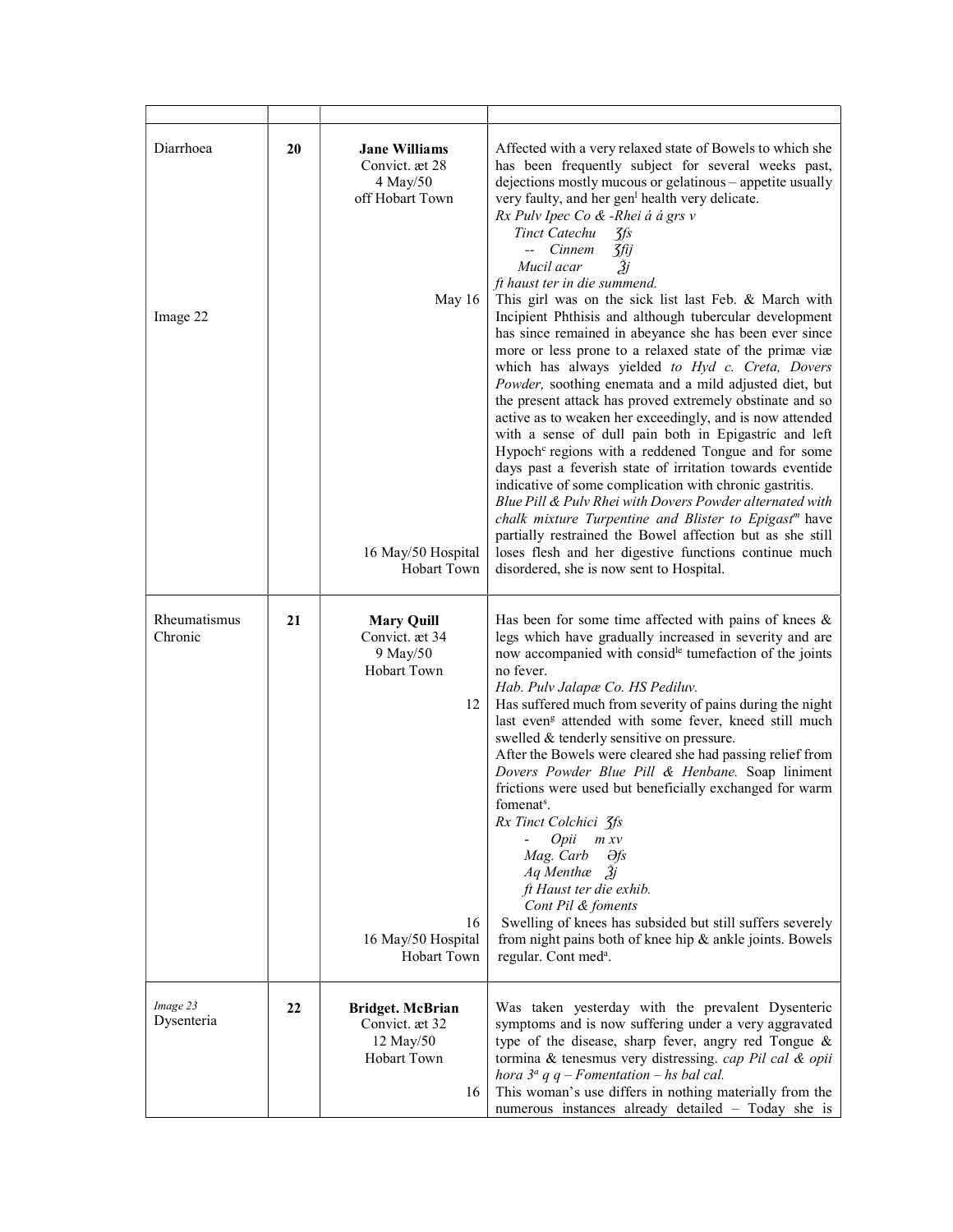|                          |    | 16 May/50 Hospital<br><b>Hobart Town</b>                                                                           | apyrectic, her Bowels more composed and pain and<br>straining subdued since her mouth became affected last<br>night, but her stools are still frequent & slimy.                                                                                                                                                                                                                                                                                                                                                                                                                                                                                                                                                                                                                 |
|--------------------------|----|--------------------------------------------------------------------------------------------------------------------|---------------------------------------------------------------------------------------------------------------------------------------------------------------------------------------------------------------------------------------------------------------------------------------------------------------------------------------------------------------------------------------------------------------------------------------------------------------------------------------------------------------------------------------------------------------------------------------------------------------------------------------------------------------------------------------------------------------------------------------------------------------------------------|
| Ulcus<br>(scorb)         | 23 | <b>Ellen Regan</b><br>Convict. æt 20<br>13 May/50<br><b>Hobart Town</b><br>16<br>16 May/50<br>Hospital Hobart Town | This girl at inspection today was found with superficial<br>ulcerations on both legs, which are also much tumefied<br>and she experiences deep seated pain along the whole<br>course of the limbs, gums spongy & ragged, discolored<br>maculæ on various parts of the body and her physical<br>condition generally much enfeebled.<br>Cap Pil Rhei Co. iij<br>Soft dressing & foments to limbs.<br>Bowels have been corrected by aperients medicines and<br>pain of limbs much soothed by assiduous fomentations.                                                                                                                                                                                                                                                               |
| Rheumatismus<br>Image 24 | 24 | Mary Brown (A)<br>Convict. æt 20<br>13 May/50<br>Hobart Town<br>May 13<br>15                                       | Affected with singularly acute pain of back confined to<br>the vicinity and in line with the spines of three infer <sup>r</sup><br>lumbar vertebrae which she describes as excruciating on<br>attempting to alter her position in bed, and has also a<br>shifting lancinating pain of side & chest attended with<br>some ardent fever. This girls health has been very<br>indifferent throughout, on one occasion (December past)<br>she was energetically treated for Hepatitis.<br>Her gen <sup>1</sup> indisposition may probably be connected with<br>irregularity of the uterine function, as she states the<br>menses to have been absent for more than a year.<br>Cap Pil Colc. Co ij<br>h.s. Bal. Calid.<br>Pain of chest & side removed that of back still intolerable |
|                          |    | 16<br>16 May/50<br>Hospital Hobart Town                                                                            | on slightest motion or being handled, slight heat of skin<br>and a very peculiar frequent but soft tremulous pulse<br>(habitual with her).<br>Rx Ol ricini<br>$\mathcal{Z}$ iv<br>$\frac{7}{5}$<br>Tereb<br>Tinct opii<br>m x<br>Mist camph $\tilde{3}$ j<br>ft haust $-$ s.s.<br>Emp Canth. parti dol.<br>Warm bath repeated at bedtime.<br>Felt much relieved last even <sup>g</sup> on leaving the bath and<br>continues quite easy while recumbent but pain recurs with<br>severity on the least motion.                                                                                                                                                                                                                                                                    |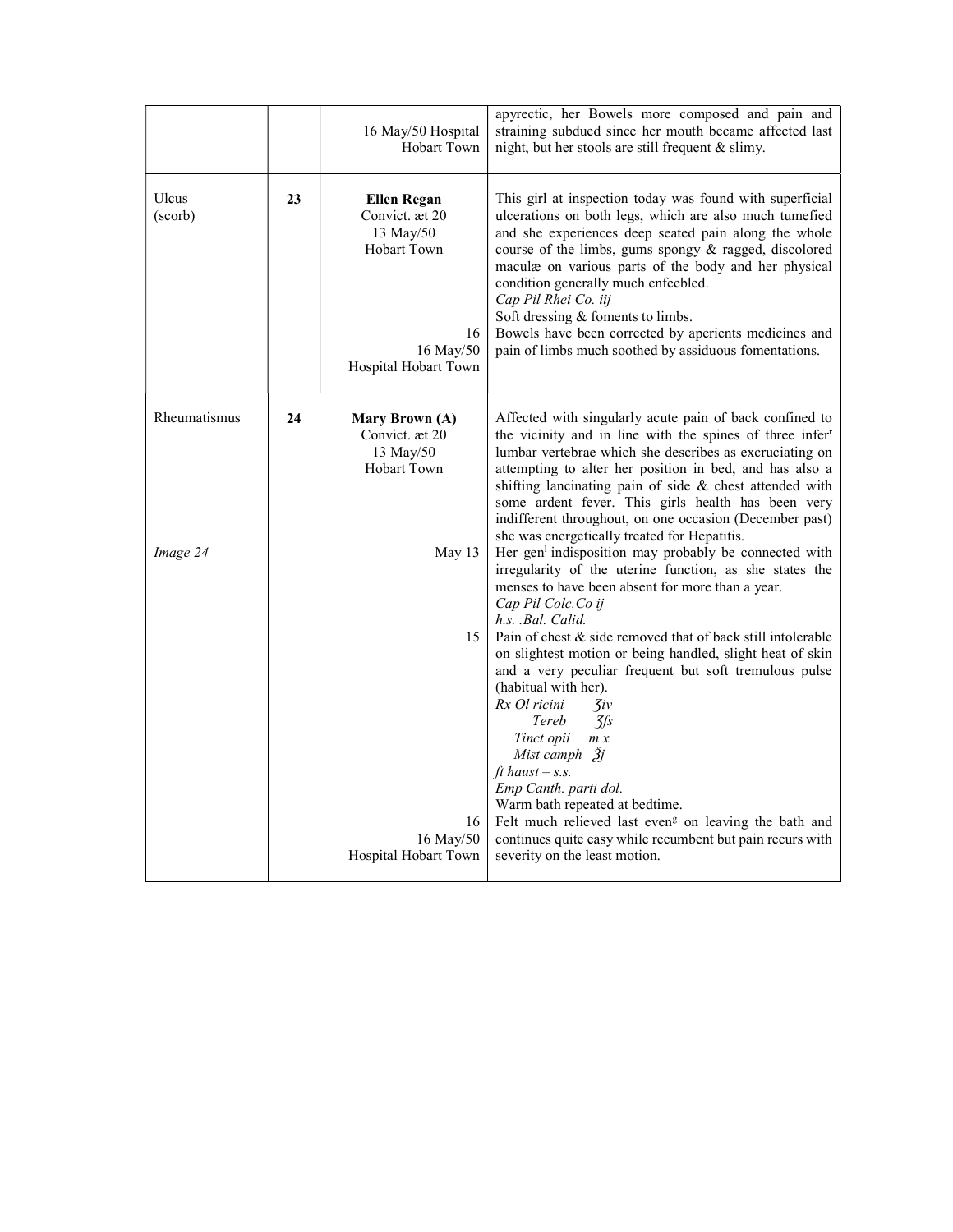## A Nosological Synopsis of the Sick Book kept during the Period of this Journal, in conformity with the 30<sup>th</sup> Article of the Surgeons' Instructions.

|                                                  | <b>Numbers</b>    |                       |                         |                |           |           |                                                         |
|--------------------------------------------------|-------------------|-----------------------|-------------------------|----------------|-----------|-----------|---------------------------------------------------------|
| <b>Diseases</b><br><b>Nosologically arranged</b> | <b>Total</b>      | Discharged to<br>Duty | Sent to the<br>Hospital | Died on board  | Invalided | Remaining | Nos. of such Cases<br>as are detailed in<br>the Journal |
| Pyrexiae                                         |                   |                       |                         |                |           |           |                                                         |
| Ord. I. Febres.                                  |                   |                       |                         |                |           |           |                                                         |
| Internulleates Quotutiana                        |                   |                       |                         |                |           |           |                                                         |
| Tertiana                                         |                   |                       |                         |                |           |           |                                                         |
| Remittant                                        | 1                 | 1                     |                         |                |           |           |                                                         |
| Continua Synochus                                | 9                 | 9                     |                         |                |           |           |                                                         |
| Typhus                                           | 1                 | 1                     |                         |                |           |           |                                                         |
| Ord. II. Phlegmasiae.                            |                   |                       |                         |                |           |           |                                                         |
| Enteritis                                        | $\mathbf{1}$      | $\mathbf{1}$          |                         |                |           |           |                                                         |
| Phlogosis                                        | $\overline{c}$    | 2                     |                         |                |           |           |                                                         |
| Cynanche Ton.<br>Pleuritis                       | $\mathbf{1}$<br>5 | $\mathbf{1}$<br>5     |                         |                |           |           |                                                         |
| Otitis                                           | 1                 | 1                     |                         |                |           |           |                                                         |
| Rheumatismus                                     | $\overline{7}$    | 5                     | $\overline{2}$          |                |           |           | 21.24                                                   |
| <b>Bronchitis</b>                                | $\overline{c}$    | $\overline{c}$        |                         |                |           |           |                                                         |
| Ophthalmia                                       | 7                 | $\overline{7}$        |                         |                |           |           |                                                         |
| Pericarditis                                     | $\mathbf{1}$      | $\mathbf{1}$          |                         |                |           |           |                                                         |
| Hepatitis                                        | $\mathbf{1}$      | $\mathbf{1}$          |                         |                |           |           |                                                         |
| Hysteritis                                       | 1                 | 1                     |                         |                |           |           |                                                         |
| Ord. III. Exanthemata.                           |                   |                       |                         |                |           |           |                                                         |
| Variola                                          |                   |                       |                         |                |           |           |                                                         |
| Rubeola                                          |                   |                       |                         |                |           |           |                                                         |
| Erysipelas                                       |                   |                       |                         |                |           |           |                                                         |
| Vaccina                                          |                   |                       |                         |                |           |           |                                                         |
| Ord. IV. Haemorrhagiae                           |                   |                       |                         |                |           |           |                                                         |
| Haemoptysis                                      |                   |                       |                         |                |           |           |                                                         |
| Phthisis incipiens<br>Phthisis confirmata        | $\mathbf{1}$      | $\mathbf{1}$          |                         |                |           |           |                                                         |
| Hematemisis                                      | 1                 | $\mathbf{1}$          |                         |                |           |           |                                                         |
| Hæmaturia                                        | 1                 |                       | 1                       |                |           |           | 15                                                      |
| Ord. V. Profluvia.                               |                   |                       |                         |                |           |           |                                                         |
| Catarrhus                                        | $23\,$            | 23                    |                         |                |           |           |                                                         |
| Dysenteria                                       | 49                | 39                    | 6                       | $\overline{4}$ |           |           | 3.7.8.9.<br>10.11.1<br>3.14.19<br>.22                   |
| Neuroses.                                        |                   |                       |                         |                |           |           |                                                         |
| Ord. I. Comata.                                  |                   |                       |                         |                |           |           |                                                         |
| Apoplexia                                        |                   |                       |                         |                |           |           |                                                         |
| Paralysis                                        | $\mathbf{1}$      | $\mathbf{1}$          |                         |                |           |           |                                                         |
| Ord. II. Adynamiae.                              |                   |                       |                         |                |           |           |                                                         |
| Dyspepsia                                        |                   |                       |                         |                |           |           |                                                         |
| Chlorosis                                        | 1                 | $\mathbf{1}$          |                         |                |           |           | 1.12.16                                                 |
| Debility                                         | 6                 | $\mathbf{1}$          | $\overline{4}$          | $\mathbf{1}$   |           |           | 17.18                                                   |
| Ord. III. Spasmi.                                |                   |                       |                         |                |           |           |                                                         |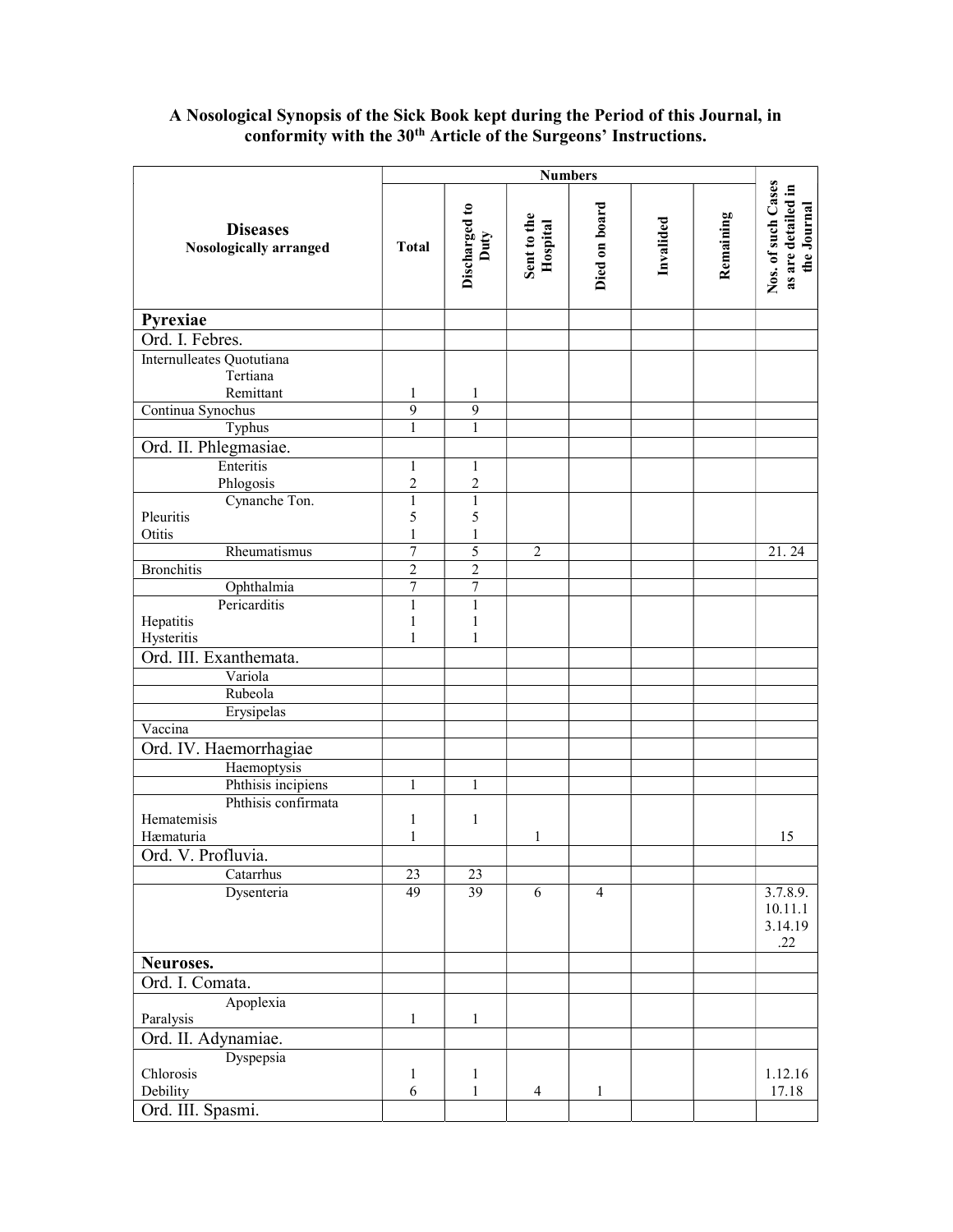| Asthma                                                                                                     |                               |              |              |   |  |  |       |
|------------------------------------------------------------------------------------------------------------|-------------------------------|--------------|--------------|---|--|--|-------|
| Diarrhoea                                                                                                  | 6                             | 4            | 1            |   |  |  | 6.20  |
| Colica                                                                                                     | 1                             | 1            |              |   |  |  |       |
| Convulsio                                                                                                  | 4                             | 1            |              | 3 |  |  | 2.4.5 |
| Hysteria                                                                                                   | 1                             | 1            |              |   |  |  |       |
| Disease of Heart                                                                                           | 1                             | $\mathbf{1}$ |              |   |  |  |       |
| Ord. Iv. Vesaniae.                                                                                         |                               |              |              |   |  |  |       |
| Amentia                                                                                                    |                               |              |              |   |  |  |       |
| Mania                                                                                                      |                               |              |              |   |  |  |       |
| Cachexiae.                                                                                                 |                               |              |              |   |  |  |       |
| Ord. I. Marcores.                                                                                          |                               |              |              |   |  |  |       |
| Tabes                                                                                                      |                               |              |              |   |  |  |       |
| Ord. II. Intumescentiae.                                                                                   |                               |              |              |   |  |  |       |
| Anasarca                                                                                                   |                               |              |              |   |  |  |       |
| Ascites                                                                                                    |                               |              |              |   |  |  |       |
| Hydrothorax                                                                                                |                               |              |              |   |  |  |       |
| Ord. III. Impetigines.                                                                                     |                               |              |              |   |  |  |       |
| Syphilis                                                                                                   | 9                             | 9            |              |   |  |  |       |
| Scrophula                                                                                                  | $\mathbf{1}$                  | 1            |              |   |  |  |       |
| Icterus                                                                                                    |                               |              |              |   |  |  |       |
| Scorbutus                                                                                                  |                               |              |              |   |  |  |       |
| Locales.                                                                                                   |                               |              |              |   |  |  |       |
| Ord. I. Dysaethesiae.                                                                                      |                               |              |              |   |  |  |       |
| Amaurosis                                                                                                  |                               |              |              |   |  |  |       |
| Ord. II. Dysorexiae.                                                                                       |                               |              |              |   |  |  |       |
| Ord. III. Dyscinesiae.                                                                                     |                               |              |              |   |  |  |       |
| Ord. IV. Apocenoses.                                                                                       |                               |              |              |   |  |  |       |
| Gonorrhoea                                                                                                 |                               |              |              |   |  |  |       |
| Ord. V. Epischeses                                                                                         |                               |              |              |   |  |  |       |
| Ischuria                                                                                                   |                               |              |              |   |  |  |       |
| Obstipatio                                                                                                 |                               |              |              |   |  |  |       |
| Stricture Ur.                                                                                              | 1                             | 1            |              |   |  |  |       |
| Ord. VI. Tumores.                                                                                          |                               |              |              |   |  |  |       |
| Aneurisma                                                                                                  |                               |              |              |   |  |  |       |
| Ord. VII. Ectopiae.                                                                                        |                               |              |              |   |  |  |       |
| Hernia                                                                                                     |                               |              |              |   |  |  |       |
| Prolapsus                                                                                                  |                               |              |              |   |  |  |       |
| Luxatio                                                                                                    |                               |              |              |   |  |  |       |
| Ord. VIII. Dialyses.                                                                                       |                               |              |              |   |  |  |       |
| Psora                                                                                                      |                               |              |              |   |  |  |       |
| Contusio & Vulnus                                                                                          | 1<br>$\overline{\mathcal{A}}$ | 1<br>4       |              |   |  |  |       |
| Ulcus                                                                                                      | 11                            | 10           | $\mathbf{1}$ |   |  |  | 23    |
| Fractura                                                                                                   | 1                             | 1            |              |   |  |  |       |
| <b>GENERAL TOTAL</b>                                                                                       | 167                           | 143          | 15           | 9 |  |  | 24    |
| NOTE.-Medical Officers are desired particularly to Notice that the Numbers in each Disease and the general |                               |              |              |   |  |  |       |
| Total must not only correspond with the Sick Book, but also with the particulars contained in the several  |                               |              |              |   |  |  |       |
| Nosological Returns for the period.                                                                        |                               |              |              |   |  |  |       |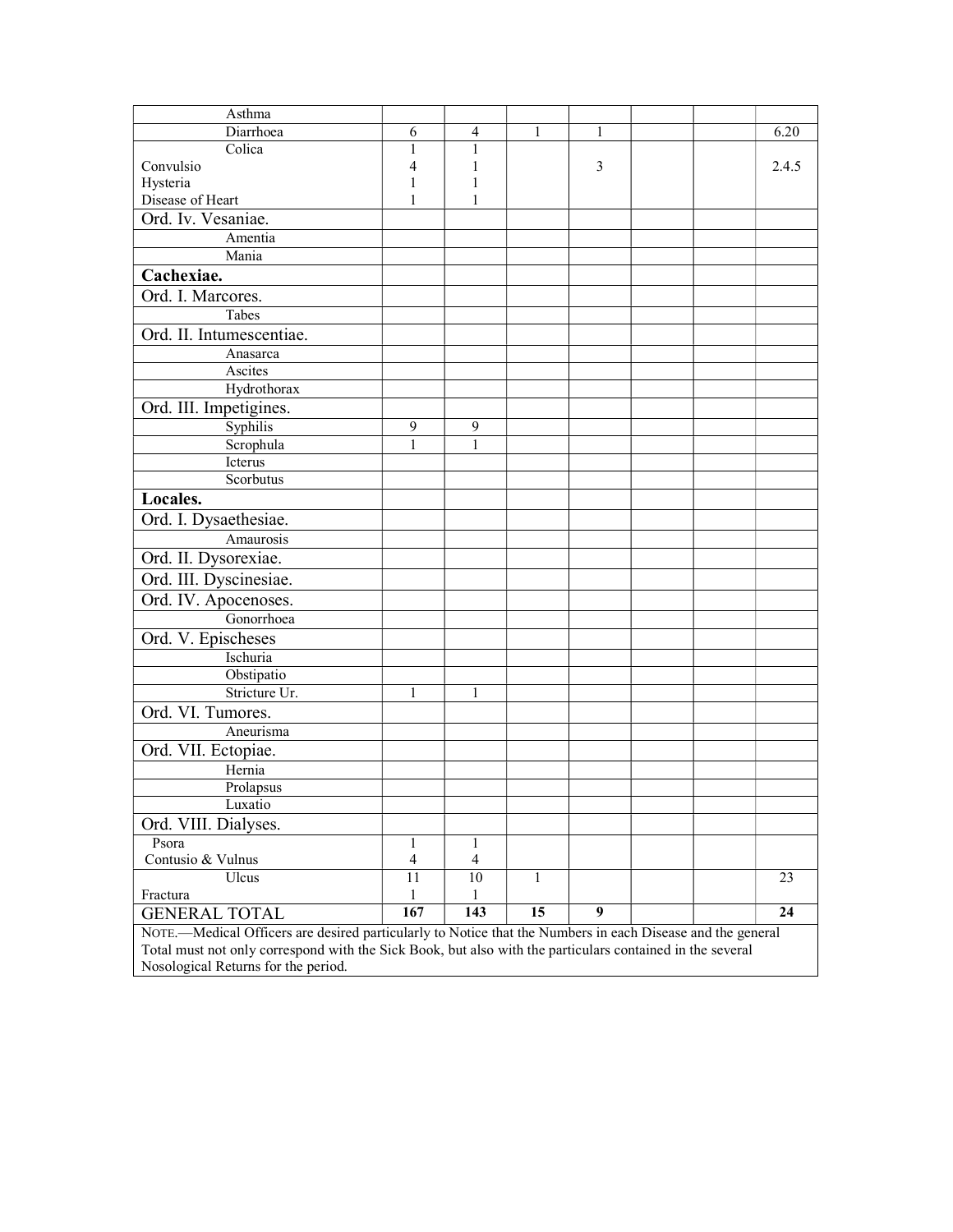#### GENERAL REMARKS

240 Female convicts with 81 children (36 of them under 5 years of age and 15 at the Breast) were embarked at Kingstown 29 November and 6 December 1849 from the Grange Gorman Penitentiary, Dublin for conveyance to van Diemen's Land, also 3 male and 7 female Free Settlers and a matron & assistant Total 333. The ship sailed for her destination 17 December/49 and reached Hobart town direct 9<sup>th</sup> May 1850. The Prisoners were thus almost six months on board, 20 of them had been from 1 to 2 years convicted and 220 at various times last year, with a few exceptions they were all in a fair average state of health on embarkation, but not so the majority of the children who were in most instances consigned direct from the Union Houses to the ship and received in an extremely emaciated condition, one of them (Clerkin) sunk under seasickness soon after the vessel left Port, but most of them speedily became robust and vigorous under such improved conditions of diet &c.

 The prevailing complaints as elsewhere stated have been Catarrh, Dysentery, Fever and Inflammatory diseases. Up to the middle of March none of any serious or unmanageable character had occurred but from that time when the parallel of the cape was passed Catarrh and Dysentery set in and continued to prevail almost exclusively during the rest of the passage, of the latter 49 cases occurred  $\frac{3}{4}$  of which were of a very severe aggravated type. Probably the cause of such an extensive development of Dysenteric disease should be assigned to the mixed agency of atmospheric and dietary influences but more directly to the latter than the former when the favorable character of the weather is taken into account under which the Disease first appeared. No lodged source of moisture existed inside the ship which was tighter below than most vessels, and scrupulous attention was constantly directed to keeping the Prisoners dry and wholesome by swinging stoves, liberal use of the zinc solution, windsails &c, the state of bedding and clothing daily overhauled, and a daily routine of employment so contrived and punctually carried out as to occupy their time agreeably  $\&$  profitably. The onset of the Disease was marked by various modifications in some commencing with Fever, in others even of grave character scarcely any constitutional disturbance was manifested throughout, with some the bowels were obstinately constipated, but in the majority an opposite relaxed state obtained in limine. In the course of the disease a remarkable metastasis of irritation was frequently observed between lower bowels and stomach, predominantly in each alternately, seldom coexistent, instances also were not rare of transition of the disease into Fever or to specific organs and vice versa. In the treatment pursed the sole reliance was on mercury and opium in the early stages varied as to combination and quantity according to individual circumstances. Bleeding was had recourse to in several cases marked by robust plethoric habit and in others where the disease had merged into visceral complications but in scarcely an instance was it followed by any beneficial effect in subduing or even mitigating the intensity of the disease but on the contrary appeared to aggravate the degree of subsequent debility into a very protracted convalescence, the state of the blood itself loose dark & dissolved and the unusually copious quantities of it in the evacuations throughout in these cases were deemed additional reasons forbidding depletion with such a class. On the earliest indication of the system being under mercurial influence or after it had been given for 50-60 hours unsuccessfully it was withdrawn and the subsequent stage treated with Dovers Powder, Turpentine, astringents (Lead Zinc &c) anodynes, counter irritants, fomentation and the warm bath. In not a few instances very profuse Ptyalism supervened which was invariably followed by lingering convalescence, several of them being ultimately sent to Hospital. Of the four fatal cases, two offered no place for treatment from the beginning (Journ. 3.9) being quite in a broken up state from recent disease. It is to be regretted that from want of privacy and the indomitable prejudice of the prisoners against necrotomy no post obit examinations were permitted. Of the 15 cases sent to Hospital most of them had more or less of scorbutic taint, the first manifestations of it were firstly observed about a fortnight previous to the ships arrival, and became more unequivocally confirmed during the subsequent very heavy weather, all marks of it however amongst the Prisoners in general, speedily disappeared under the change to Fresh Diet. Of the 3 cases lost by convulsion (Journ.2.4.5) the first had congenital disease, and the other two during the progress of Detention were deprived of the Breast in consequence of the parents having been attacked with Dysentery.

 With reference to some individual cases not detailed in the Journal that of Fracture was one of right collar bone, and the result satisfactory. The case of Paralysis at the commencement appeared one of grave character and in its course assumed a considerable degree of interest from its various successive transitions  $1<sup>st</sup>$  into Ch<sup>r</sup> Rheumatism, next to a neuralgic attack simulating Tic Doloureux of right side of face (the paralysed side) and ultimately terminating in a return to Rheumatic affection and otorrhœa in left ear. The case of Heart Disease (M. Dwyer) was one of Hypertrophy and judging from the character and intensity of the phenomena exhibited during the paroxysms probably involving the double complication of dilatation & valvular disease by her statement she had been chlorotic for the last two years. The treatment was that of small bleedings, laxatives and a suitable regimen which was attended with such a measure of success that no paroxysm recurred after 16 March.

Several of the Fever cases were severe at the onset but all except one yielded to medicine without aid from the lancet. A few of the syphilitic cases proved exceedingly tedious probably from the length of time elapsed since they became infected.